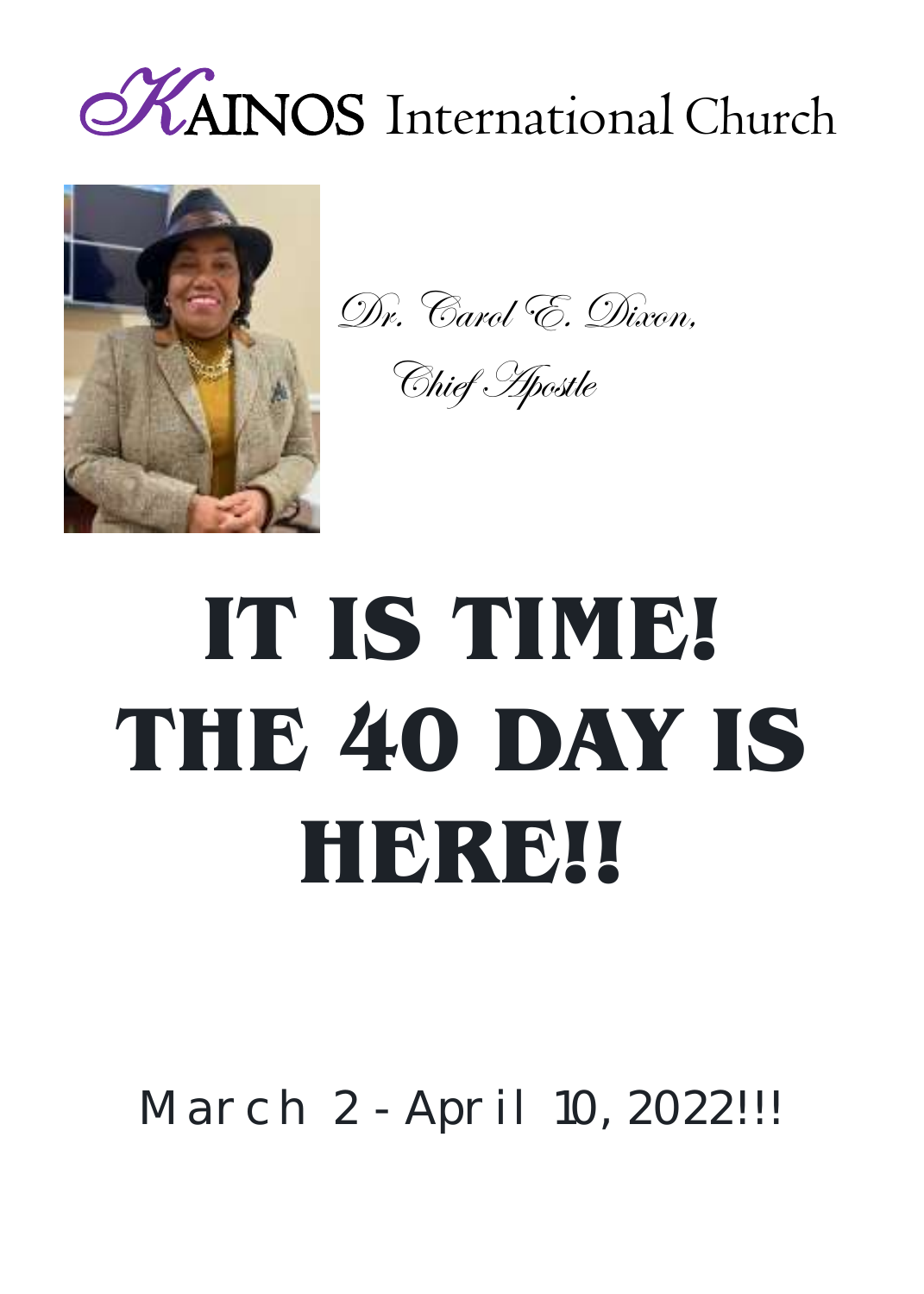## "40 DAYS IN HIS **PRESENCE"**

## Written as if Jesus is speaking to you personally,

these "excerpts" bring to light that we can live each day aware of Jesus' Presence. My hope for you is that our 40 days of Purpose 2022, draw you closer to Jesus and strengthen your relationship with Him. Thus enabling you to Flow In The Vine!

May your time be intentional, may you be blessed, and your spirit renewed; may you be transformed, challenged, and restored. And may your life be immeasurably enriched by the One who gave it all-for you-

## "JESUS"!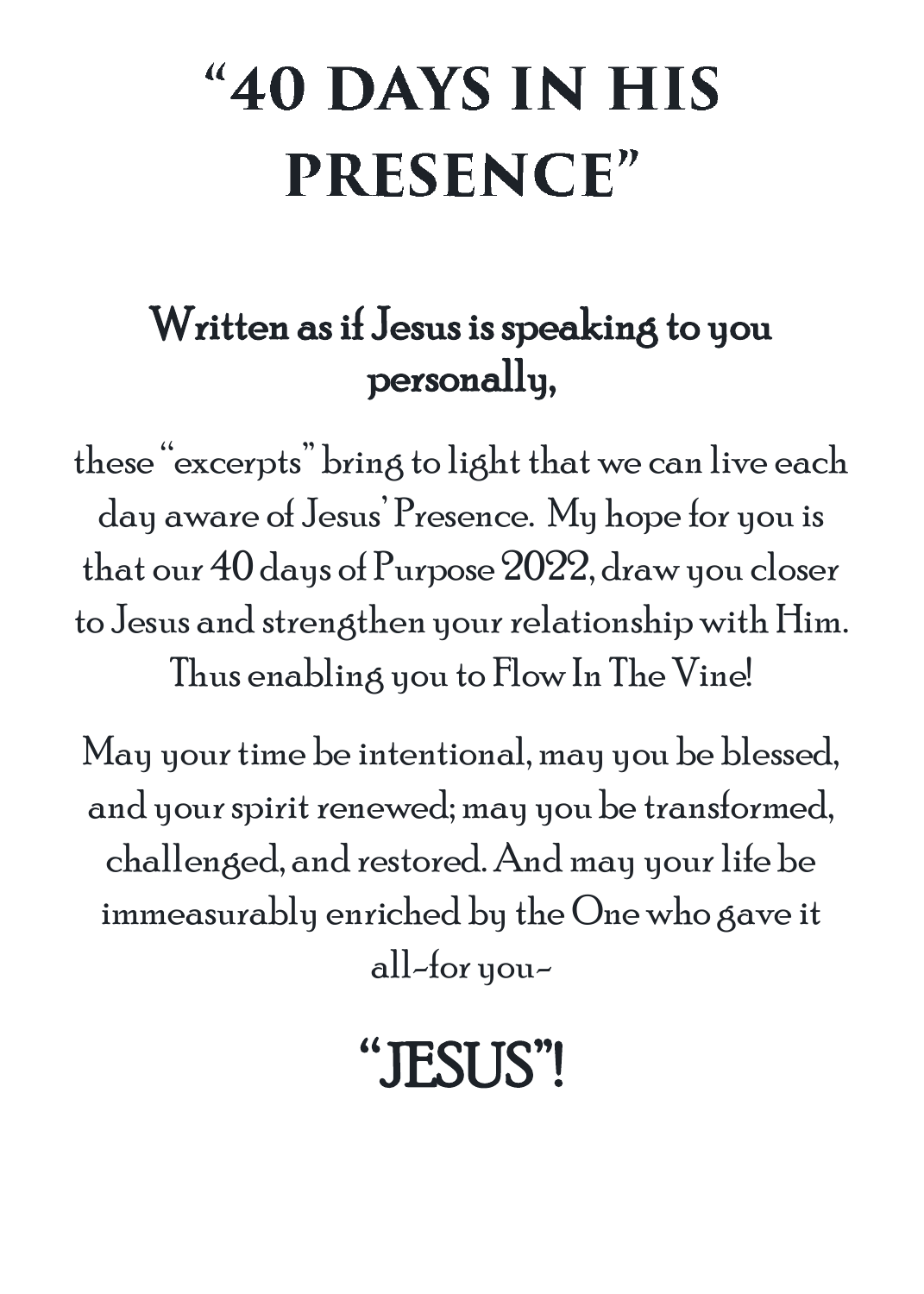#### "TASTE AND SEE THAT I AM GOOD"!

"The more intimately you experience Me, the more convinced you become of My goodness. I am the Living One who sees you and longs to participate in your life. I am training you to find Me in each moment and to be a channel of My loving Presence. Sometimes My blessings come to you in mysterious ways: through pain and trouble. At such times you can know My goodness only through your trust in Me. Understanding will fail you, but trust will keep you close to Me."

"Taste and see that the LORD is good; blessed is the man who takes refuge in him". PSALM 34: 8

FOR REFLECTION: GENESIS 16: 13–14 (AMP); JOHN 20: 19"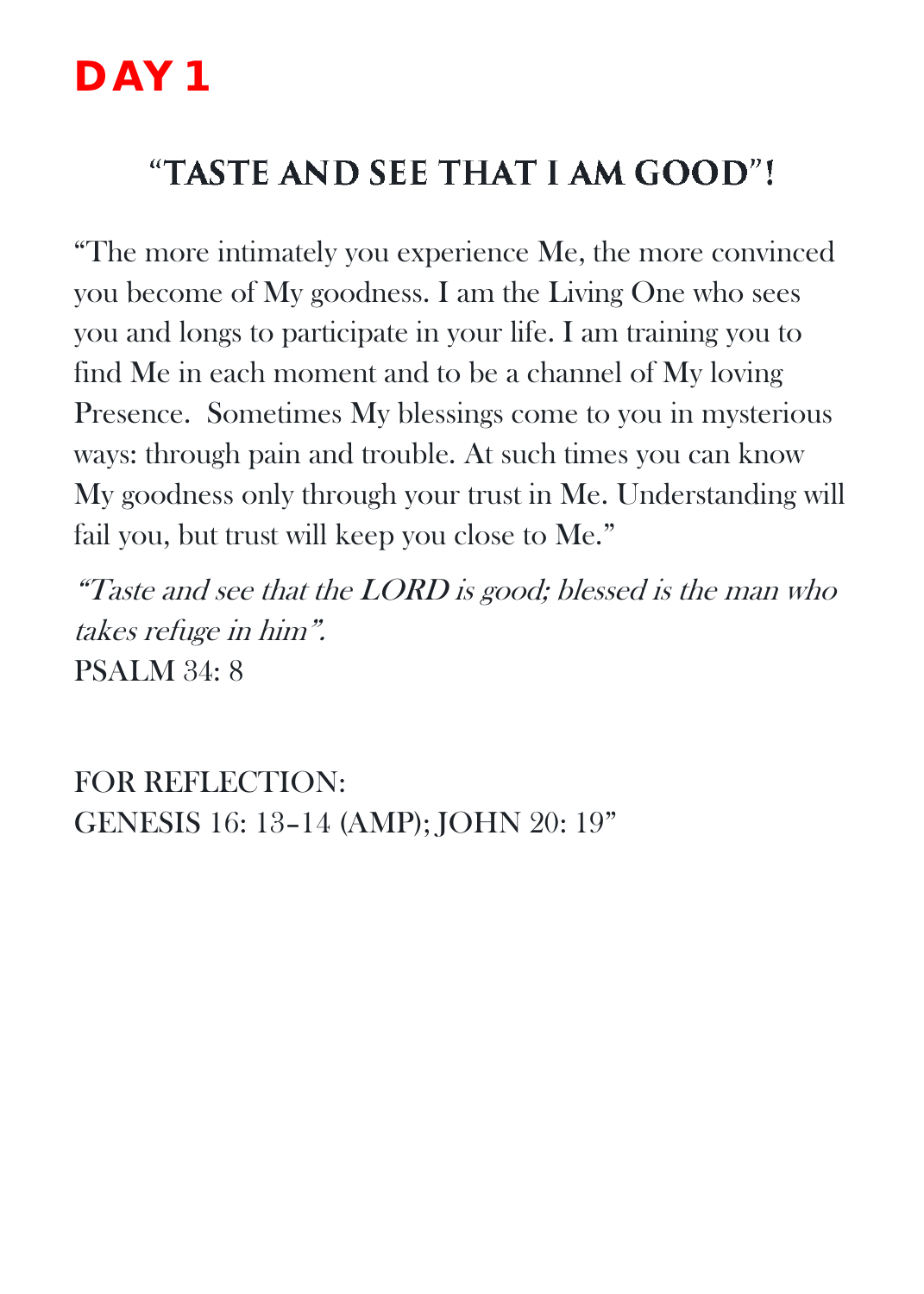## "LET MY LOVE ENFOLD YOU IN THE **RADIANCE OF MY GLORY"!**

"Sit still in the Light of My Presence, and receive My Peace. These quiet moments with Me transcend time, accomplishing far more than you can imagine. Bring Me the sacrifice of your time, and watch to see how abundantly I bless you and your loved ones. Through the intimacy of our relationship, you are being transformed from the inside out. As you keep your focus on Me, I form you into the one I desire you to be. Your part is to yield to My creative work in you, neither resisting it nor trying to speed it up. Enjoy the tempo of a God-breathed life by letting Me set the pace. Hold My hand in childlike trust, and the way before you will open up step by step".

"And we, who with unveiled faces all reflect the Lord's glory, are being transformed into his likeness with ever-increasing glory, which comes from the Lord, who is the Spirit ". 2 CORINTHIANS 3: 18

FOR REFLECTION: HEBREWS 13: 15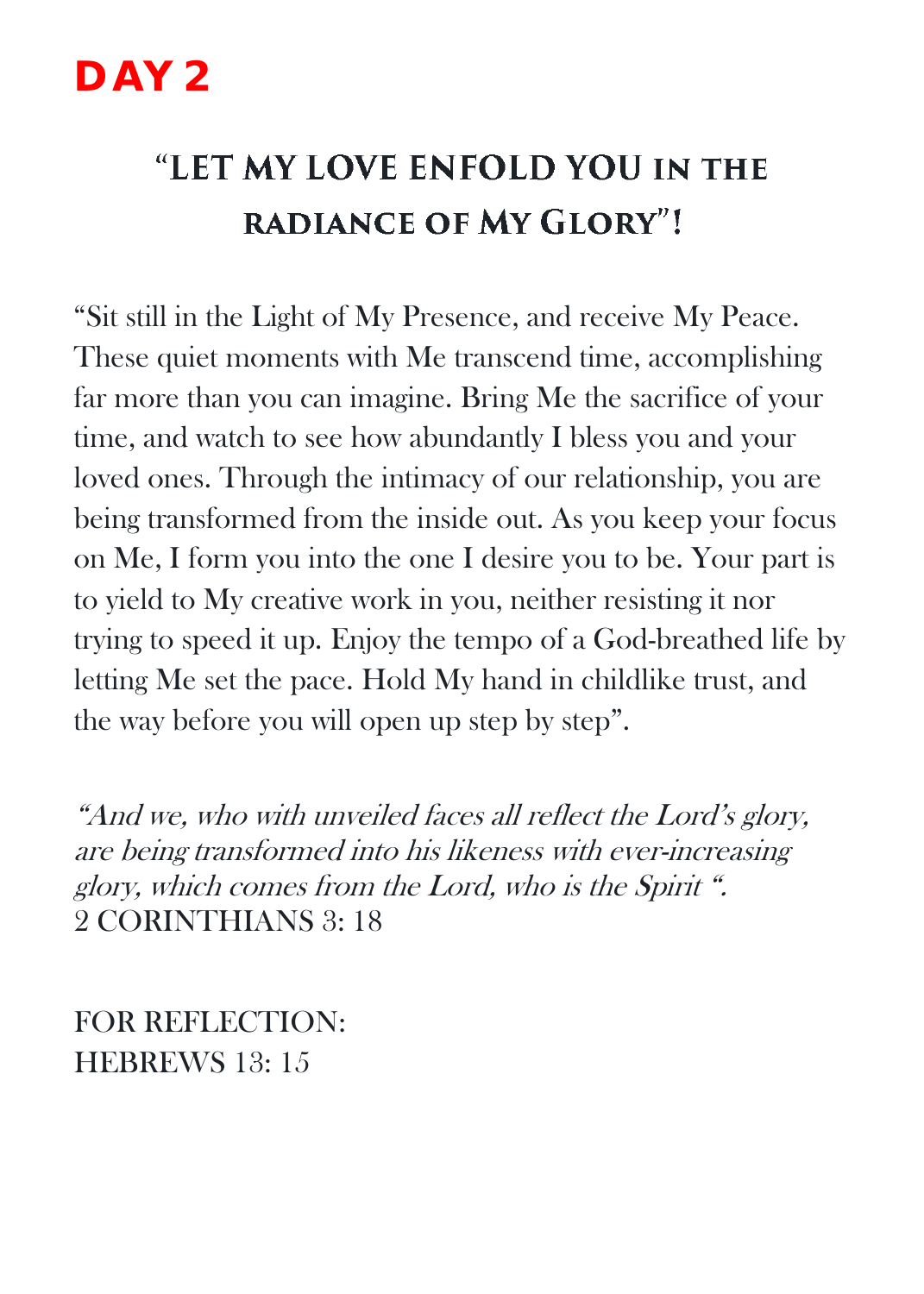#### "FOLLOW ME ONE STEP AT A TIME"!

"That is all I require of you. In fact, that is the only way to move through this space/ time world. You don't know what will happen today, much less tomorrow. Your path may take an abrupt turn, leading you away from mountains, or there may be an easier way up the mountains than is visible from this distance. If I do lead you up the mountains, I will equip you thoroughly for that strenuous climb. I will even give My angels charge over you, to preserve you in all your ways. Keep your mind on the present journey, enjoying My Presence".

"For He will give His angels [especial] charge over you to accompany and defend and preserve you in all your ways [of obedience and service]. They shall" bear you up on their hands, lest you dash your foot against a stone". PSALM 91: 11–12 (AMP)

"For we walk by faith, not by sight". 2 CORINTHIANS 5: 7 (NKJV)

FOR REFLECTION: PSALM 18:29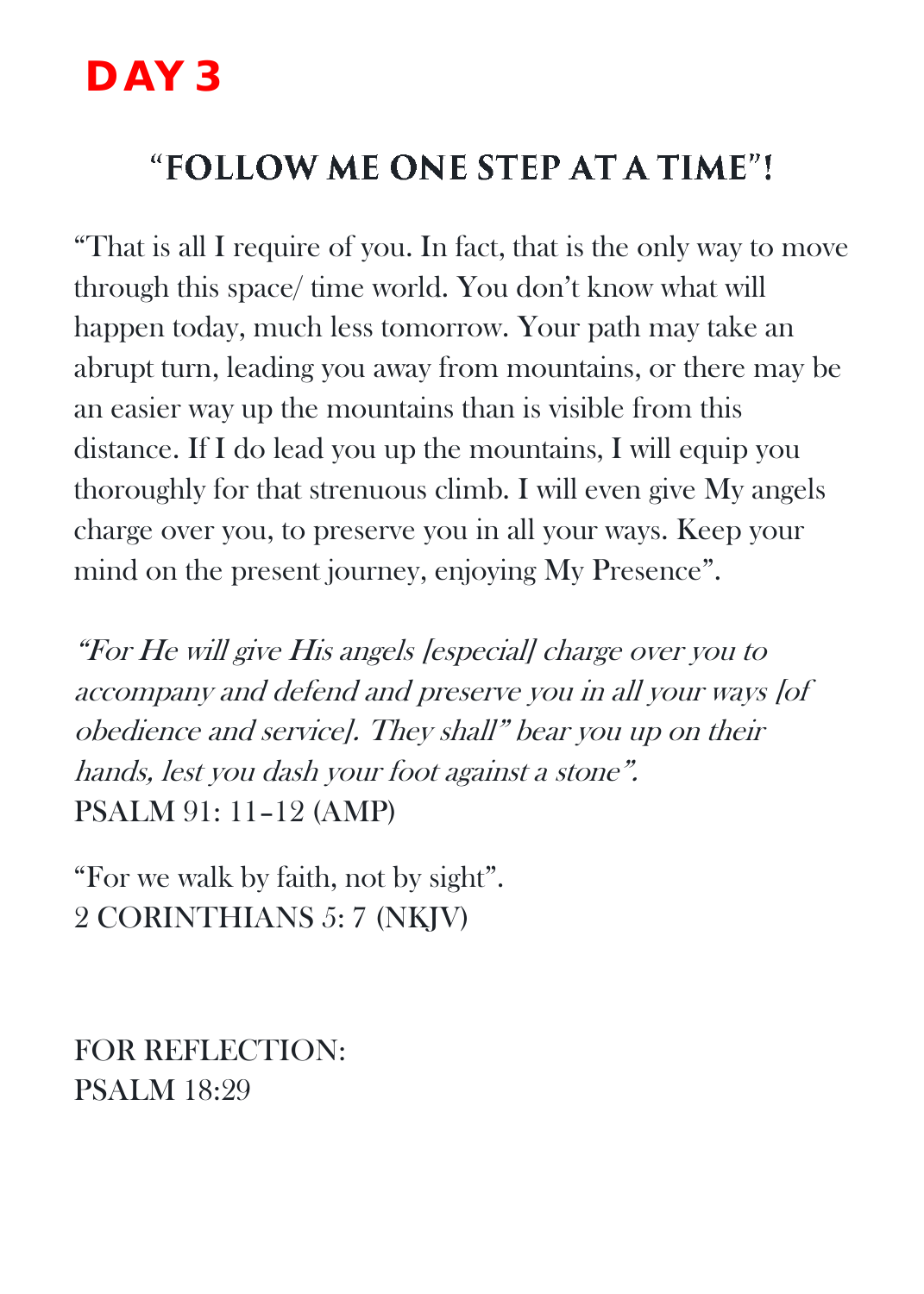#### "YOU ARE MY BELOVED CHILD"!

"I chose you before the foundation of the world, to walk with Me along paths designed uniquely for you. Concentrate on keeping in step with Me, instead of trying to anticipate My plans for you. If you trust that My plans are to prosper you and not to harm you, you can relax and enjoy the present moment. Nothing can rob you of your inheritance of unimaginable riches and well-being. Sometimes I grant you glimpses of your glorious future, to encourage you and spur you on. But your main focus should be staying close to Me. I set the pace in keeping with your needs and My purposes".

"Just as He chose us in Him before the foundation of the world, that we should be holy and without blame before Him in love." EPHESIANS 1: 4 (NKJV)

FOR REFLECTIONS: JEREMIAH 29:11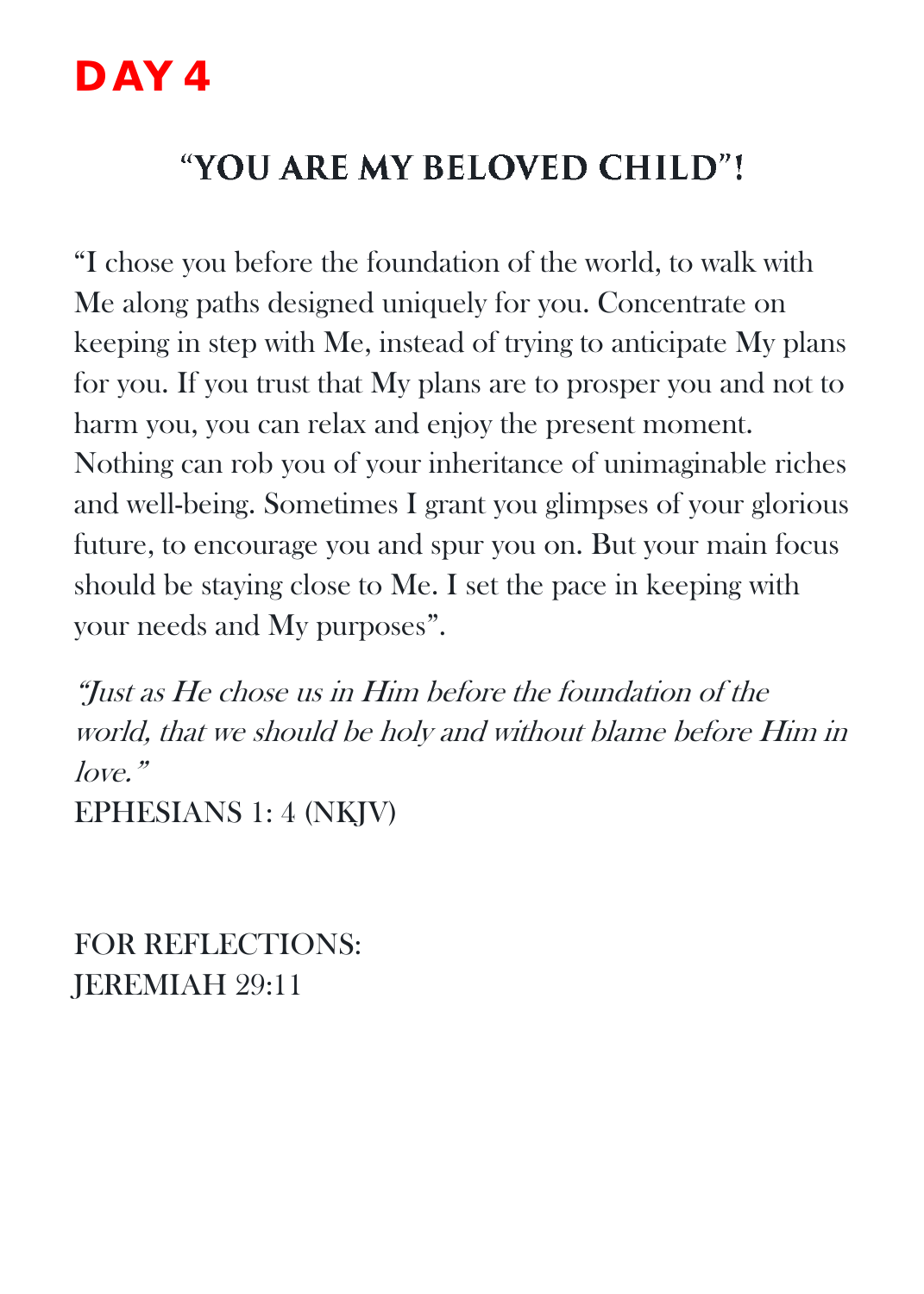#### "I AM THE RESURRECTION AND THE LIFE"!

"All lasting Life emanates from Me. People search for life in many wrong ways: chasing after fleeting pleasures, accumulating possessions and wealth, trying to deny the inevitable effects of aging. Meanwhile, I freely offer abundant Life to everyone who turns toward Me. As you come to Me and take My yoke upon you, I fill you with My very Life. The Joy is Mine, and the Glory is Mine; but I bestow them on you as you live in My Presence, inviting Me to live fully in you".

Jesus said to her, "I am the resurrection and the life. He who believes in Me will live, even though he dies". JOHN 11:25

FOR REFLECTION: MATTHEW 11:28-20

All 40 days "Written as if Jesus is speaking to you personally".

Dr. Dixon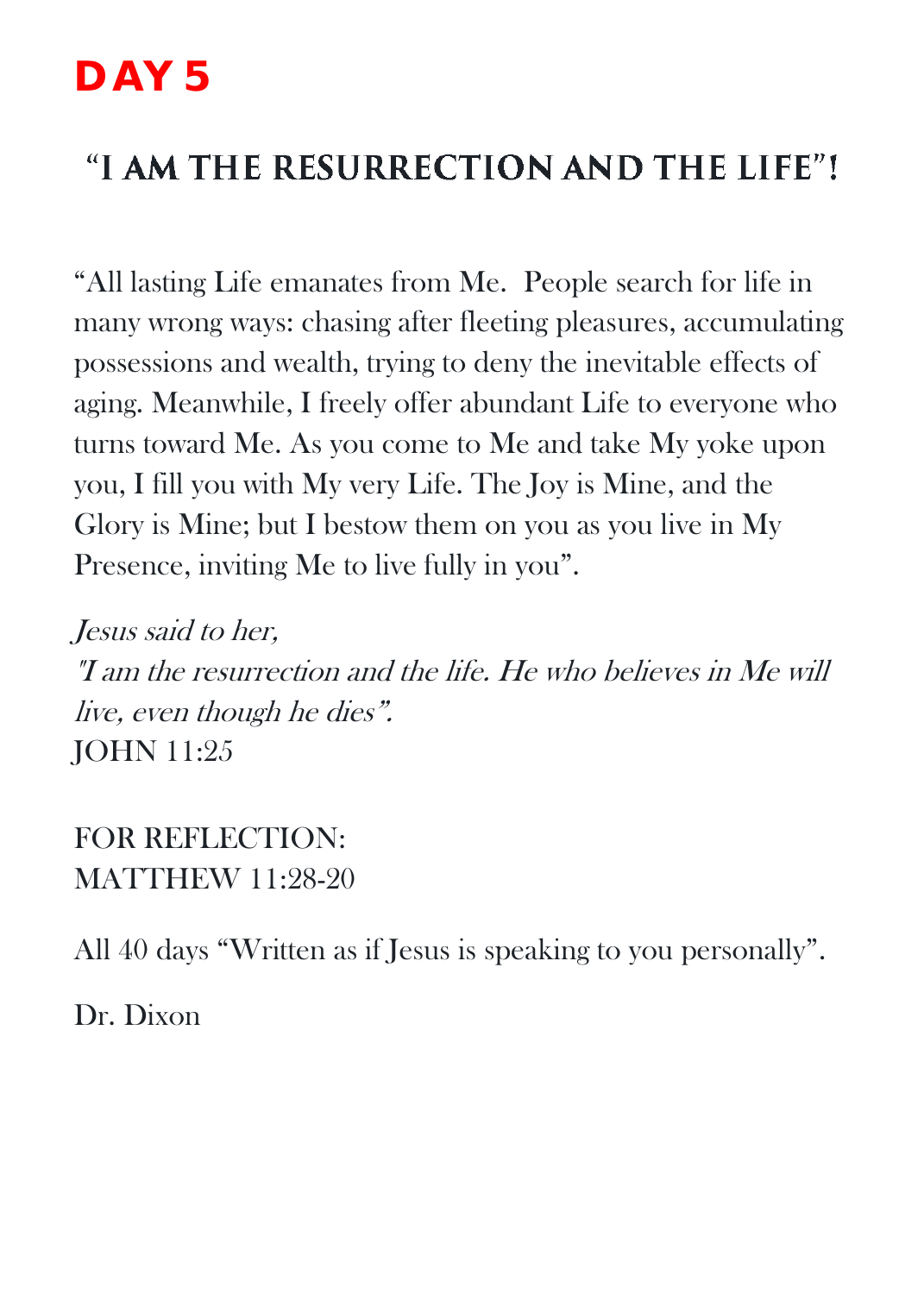#### "MY KINGDOM CANNOT BE SHAKEN"!

"This present world seems to be shaking more and more, leaving you off-balance much of the time. As you worship Me, however, your perspective changes and you regain your balance. To worship Me acceptably with reverence and awe, thankfulness is essential. I designed you to be thankful on a daily, moment-by-moment basis. My unshakable kingdom is for all people who love Me, who know Me as Savior. This everlasting kingdom consists of things that no eye has seen, no ear has heard, no mind has conceived. Let these precious promises ignite your thankfulness, till you are aglow with My living Presence-shining brightly in this dark world".

"Therefore, since we are receiving a kingdom that cannot be shaken, let us be thankful, and so worship God acceptably with reverence and awe, for our God is a consuming fire". HEBREWS 12:28-29

FOR REFLECTION: EXODUS 24:17 (NKJV); 1 CORINTHIANS 2:9; JOHN 14:3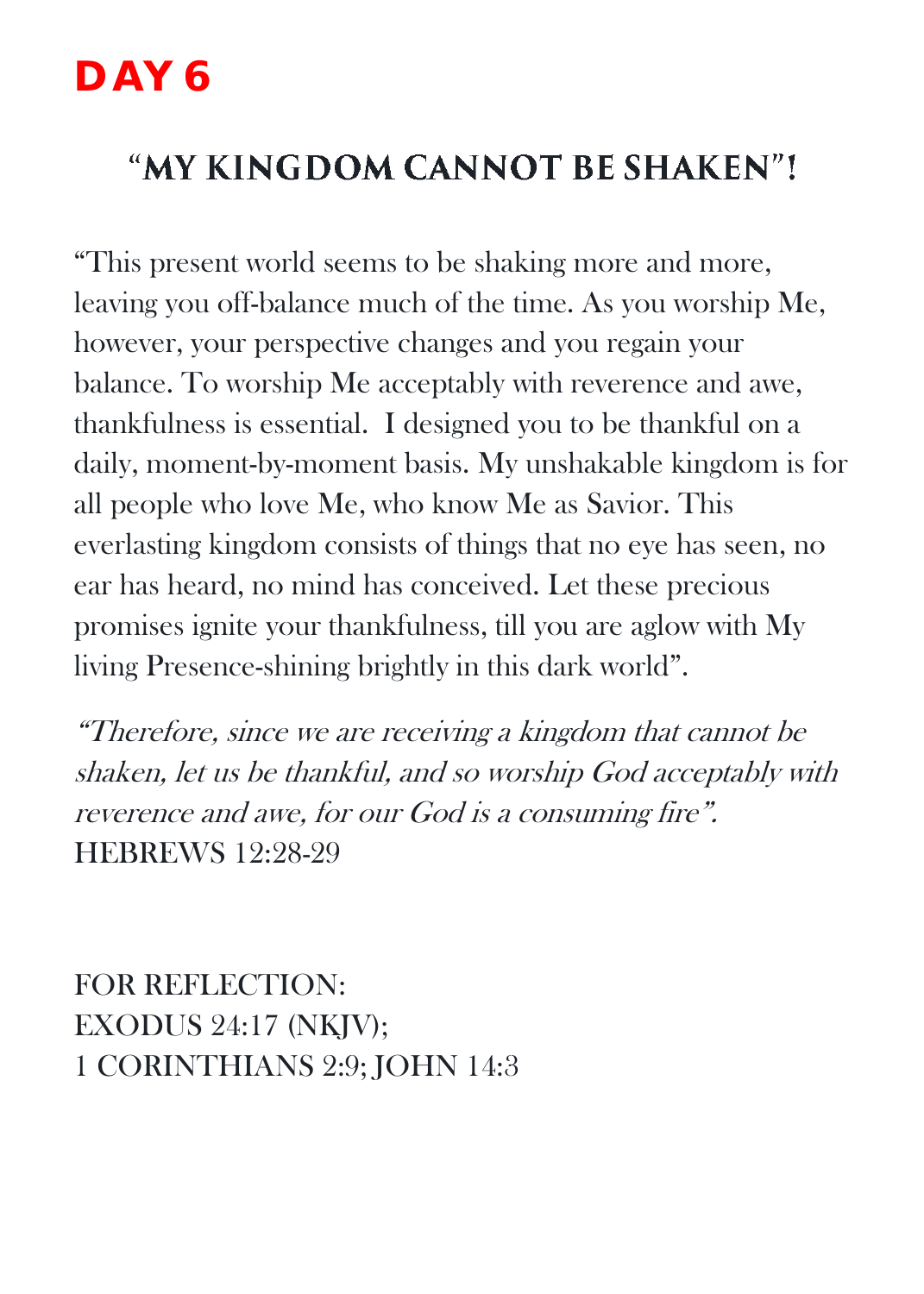#### "I AM IMMANUEL-GOD WITH YOU"!

"An ever-present Help in trouble. No matter what may happen, I am sufficient to provide whatever you need. Instead of imagining how you might respond to terrible things that could happen, draw your mind back to the present and take refuge in My Presence. As you snuggle under My wings, you will not only find refuge; you will also discover a growing ability to trust Me. It is in closeness to Me that you realize how trustworthy I am.

Remember that I am both your Rock and your Redeemer. Though I am impregnable in My vast strength, I became a vulnerable Man so I could redeem you from your sins. The more you take refuge in Me, the more aware you become of My overflowing Love. In Me you are utterly safe, for I am your Rock of everlasting Love"!

"May the words of my mouth and the meditation of my heart be pleasing in your sight, O LORD, my Rock and my Redeemer". PSALM 19:14

FOR REFLECTION: PSALM 46:1-2; MATTHEW 23:37 (NKJV); PSALM 91:4 (AMP)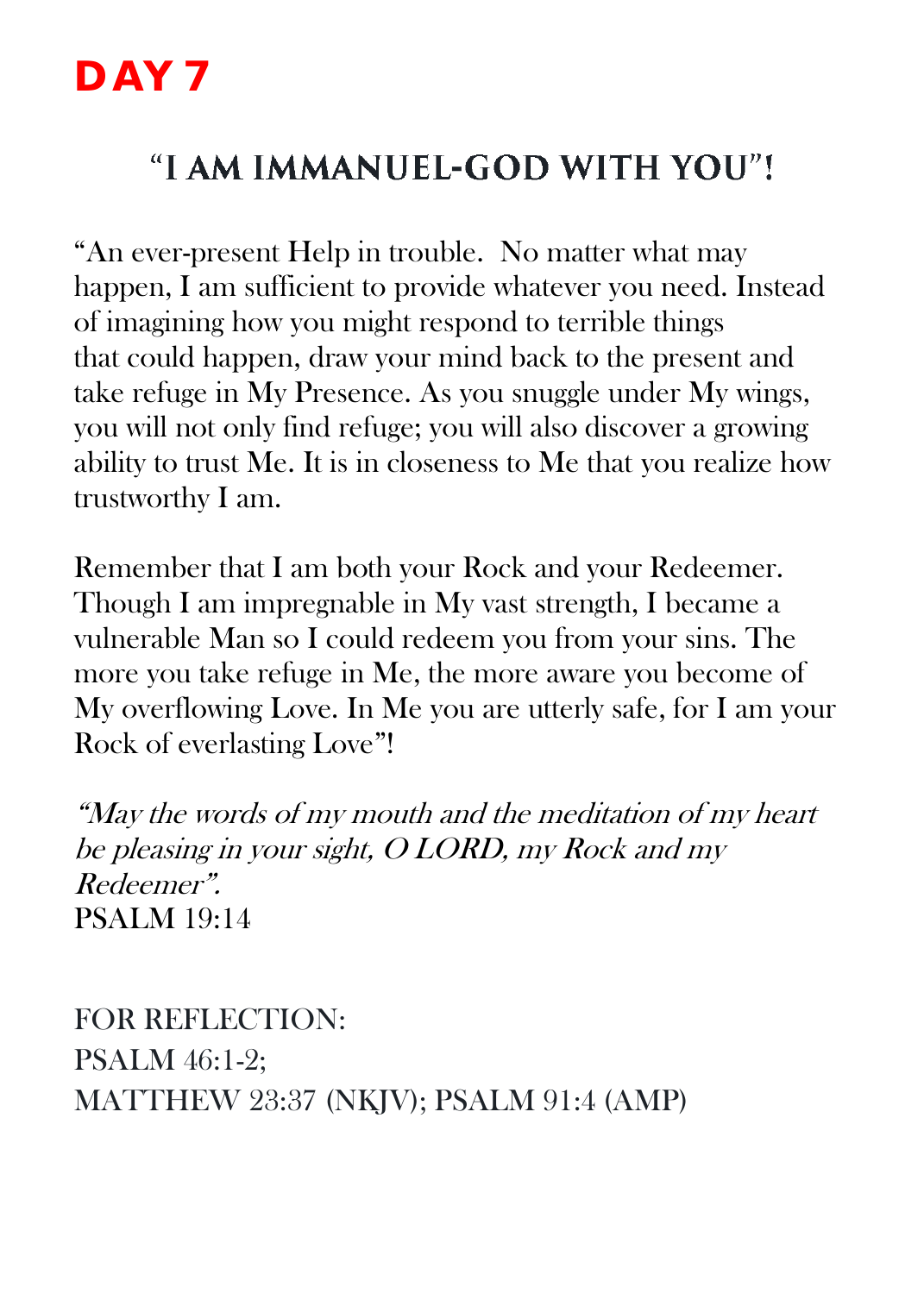#### "I WILL NEVER LEAVE YOU OR FORSAKE YOU"!

"Many of My followers think they have to jump through all the right hoops to "stay in fellowship" with Me. If that were true, you would never be able to enjoy My Presence.

The only thing that keeps you right with Me is My perfect righteousness, which I gave you freely and permanently when you joined My royal family.

As you bask in My Love-Light, you are better able to love others and enjoy fellowship with them. As you walk in this Light with Me, I encourage you to exult in My righteousness".

"Blessed are those who have learned to acclaim you, who walk in the light of your presence, O LORD. They rejoice in your name all day long; they exult in your righteousness". PSALM 89:15-16

FOR REFLECTION: HEBREWS 13:5; 1 JOHN 1:7 (NKJV)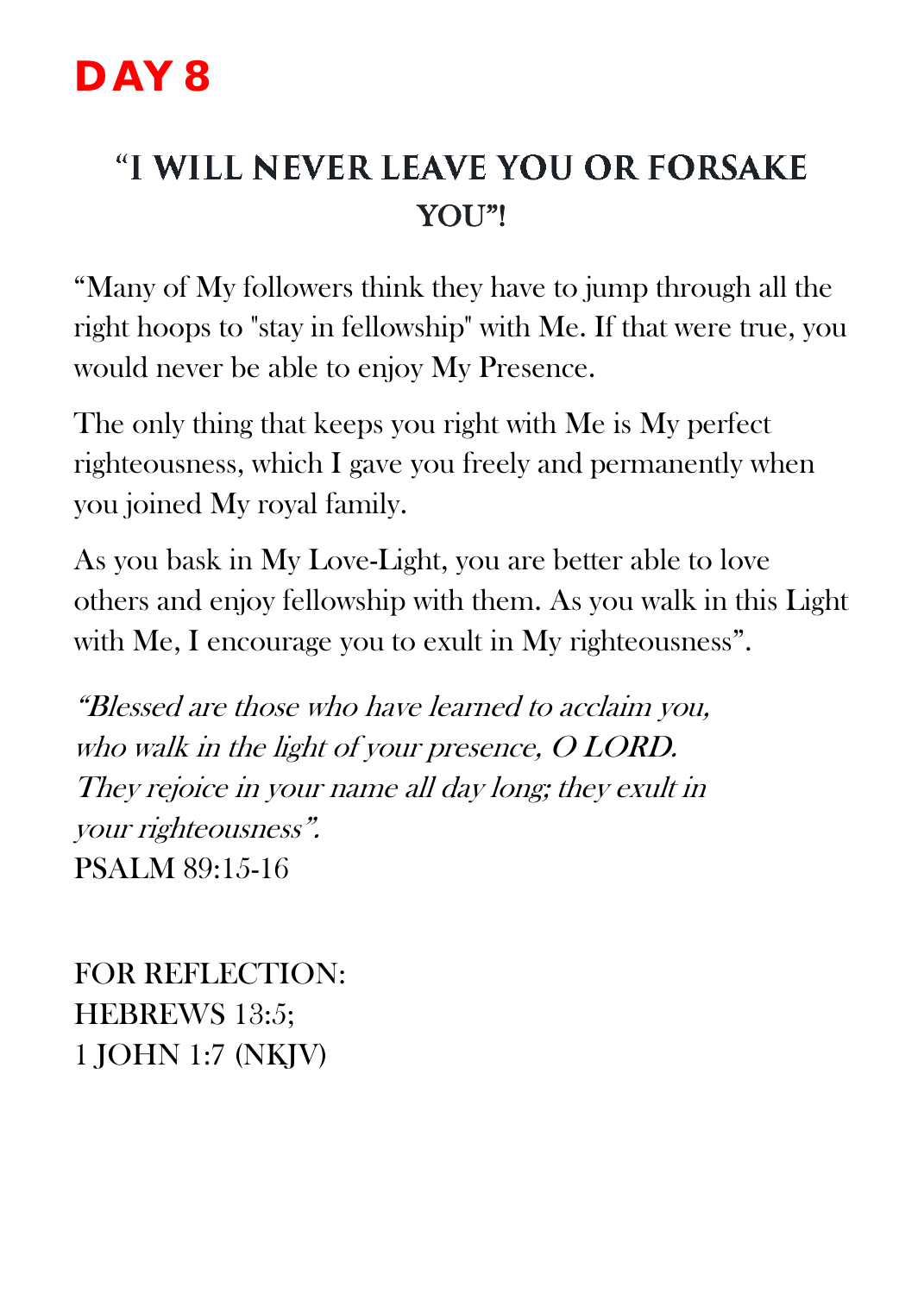#### "I AM THE RISEN ONE WHO shines upon you always"!

"You worship a living Deity, not some idolatrous, man-made image. Your relationship with Me is meant to be vibrant and challenging, as I invade more and more areas of your life. Do not fear change, for I am making you a new creation, with old things passing away and new things continually on the horizon. I Don't try to force-fit today into yesterday's mold. Instead, ask Me to open your eyes, so you can find all I have prepared for you in this precious day of Life".

The angel said to the women,

"Do not be afraid, for I know that you are looking for Jesus, who was crucified. He is not here; He has risen, just as He said. Come and see the place where He lay. Then go quickly and tell his disciples: 'He has risen from the dead and is going ahead of you into Galilee. There you will see Him. Now I have told you." MATTHEW 28:5-7

FOR REFLECTION: 2 CORINTHIANS 5:17

All 40 days "Written as if Jesus is speaking to you personally".

Dr. Dixon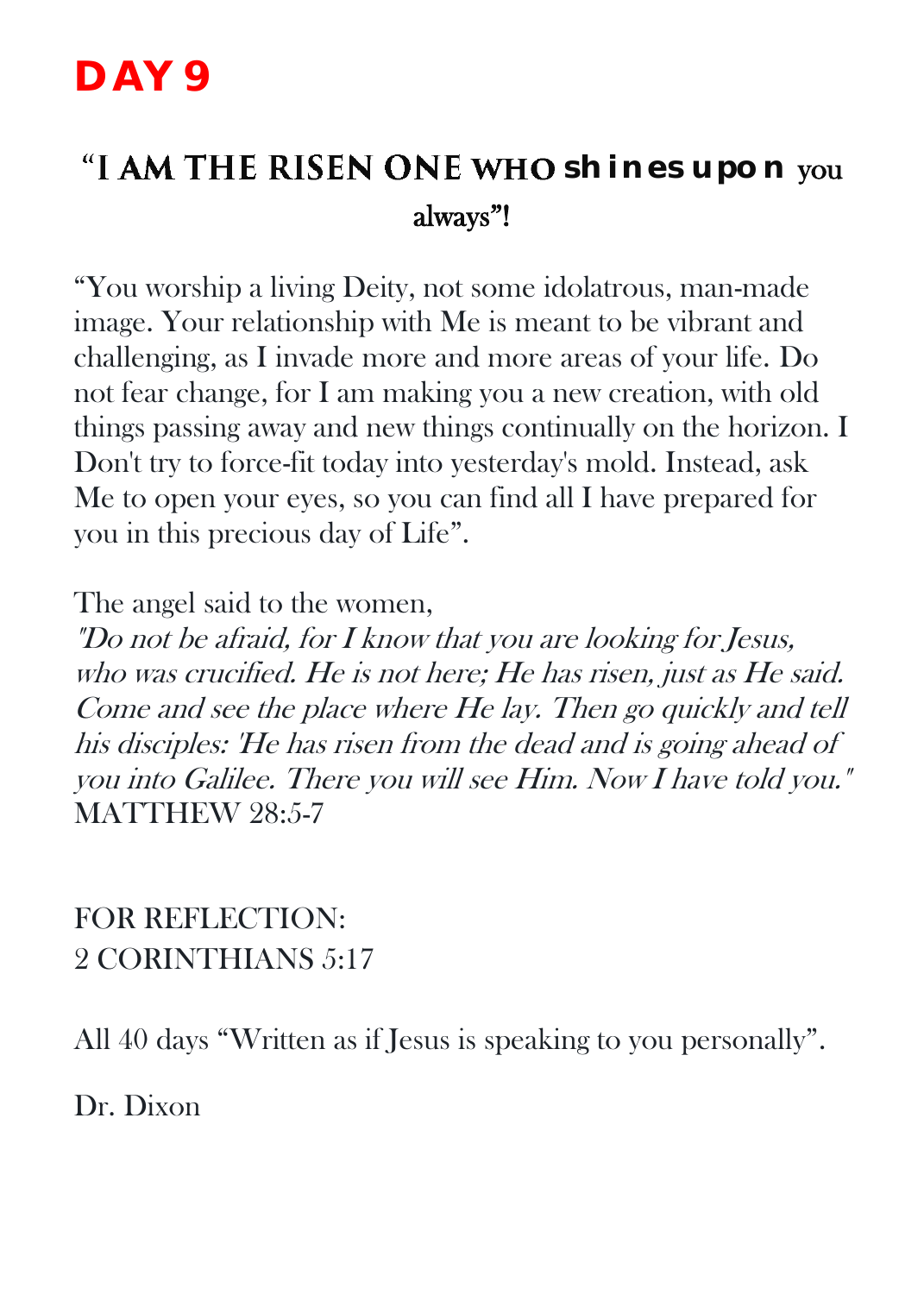## "YOU ARE A CHILD OF GOD, AND YOU ARE MINE FOREVER"!

"Someday you will see Me as I am-face to Face in Glory. You have been a member of My royal family since the moment you trusted Me as Savior. I am training you in the ways of My kingdom: to be made new in the attitude of your mind; to put on the new self, created to be like Me. This process does not erase the essence of who you are. On the contrary, the more you become like Me, the more you develop into the unique person I designed you to be. You don't need to search for ways to suffer. Living in this broken world provide ample opportunity to experience pain of many kinds. When adversity comes your way, ask Me to help you suffer well, in a manner worthy of royalty. Remember the ultimate goal: You will see My Face in righteousness and be satisfied"!

"Beloved, now we are children of God; and it has not yet been revealed what we shall be, but we know that when He is revealed, we shall be like Him, for we shall see Him as He is". 1 JOHN 3:2 (NKJV)

FOR REFLECTION: EPHESIANS 4:22-24; ROMANS 8:17 (AMP); PSALM 17:15 (NKJV)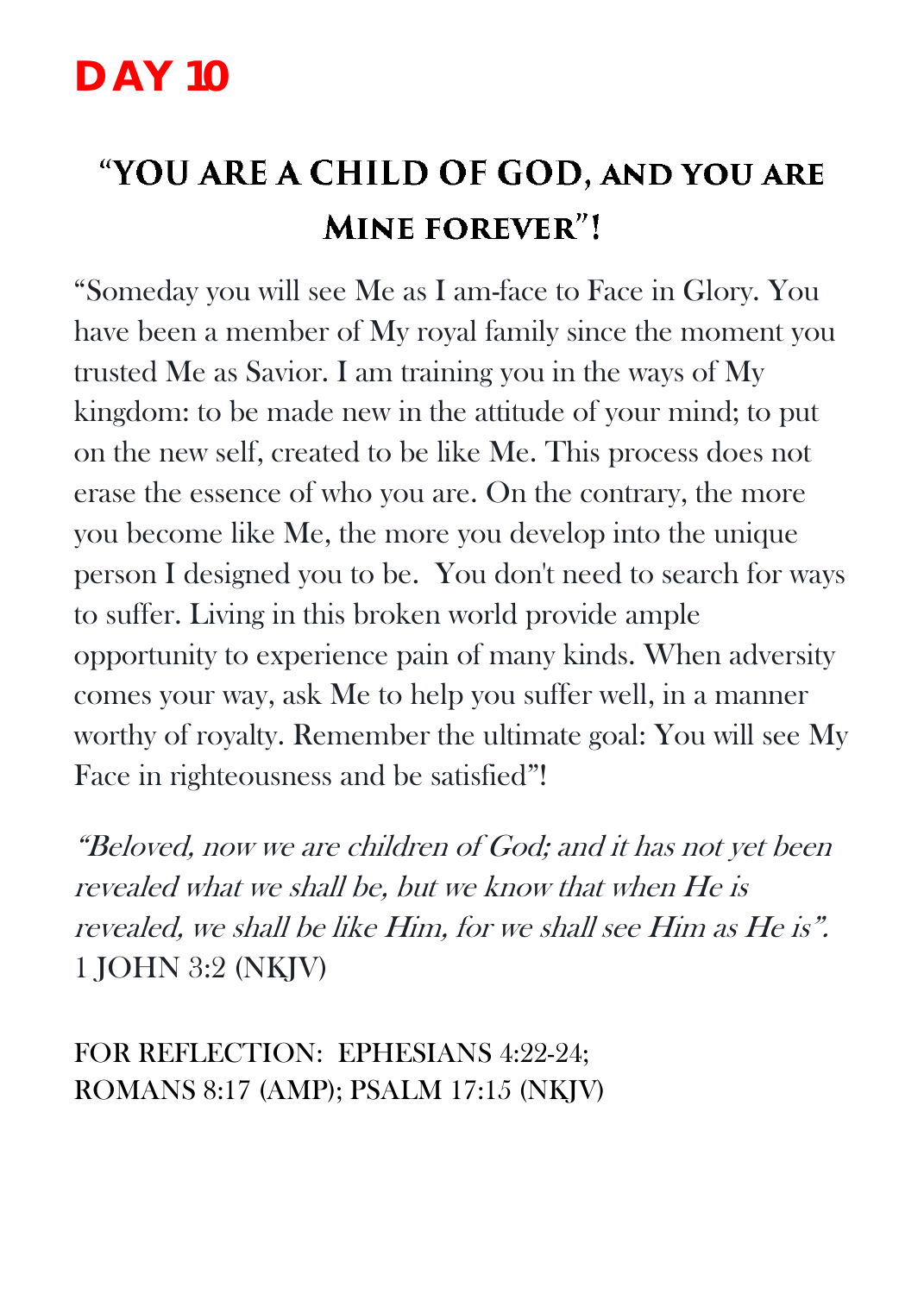## "I SPEAK TO YOU FROM THE DEPTHS OF **YOUR BEING"!**

"Hear Me saying soothing words of Peace, assuring you of My Love. Do not listen to voices of accusation, for they are not from Me. I speak to you in love tones, lifting you up. Be transformed by the truth that I live within you. Let My Light shine in you; don't dim it with worries or fears. Pause before responding to people or situations, giving My Spirit space to act through you. Hasty words and actions leave no room for Me; this is atheistic living. I want to inhabit all your moments- gracing your thoughts, words, and behavior".

"Therefore, there is now no condemnation for those who are in Christ Jesus, because through Christ Jesus the law of the Spirit of life set me free from the law of sin and death". ROMANS 8:1-2

"To them God has chosen to make known among the Gentiles the glorious riches of this mystery, which is Christ in you, the hope of glory". COLOSSIANS 1:27

#### FOR REFLECTION: 1 CORINTHIANS 6:19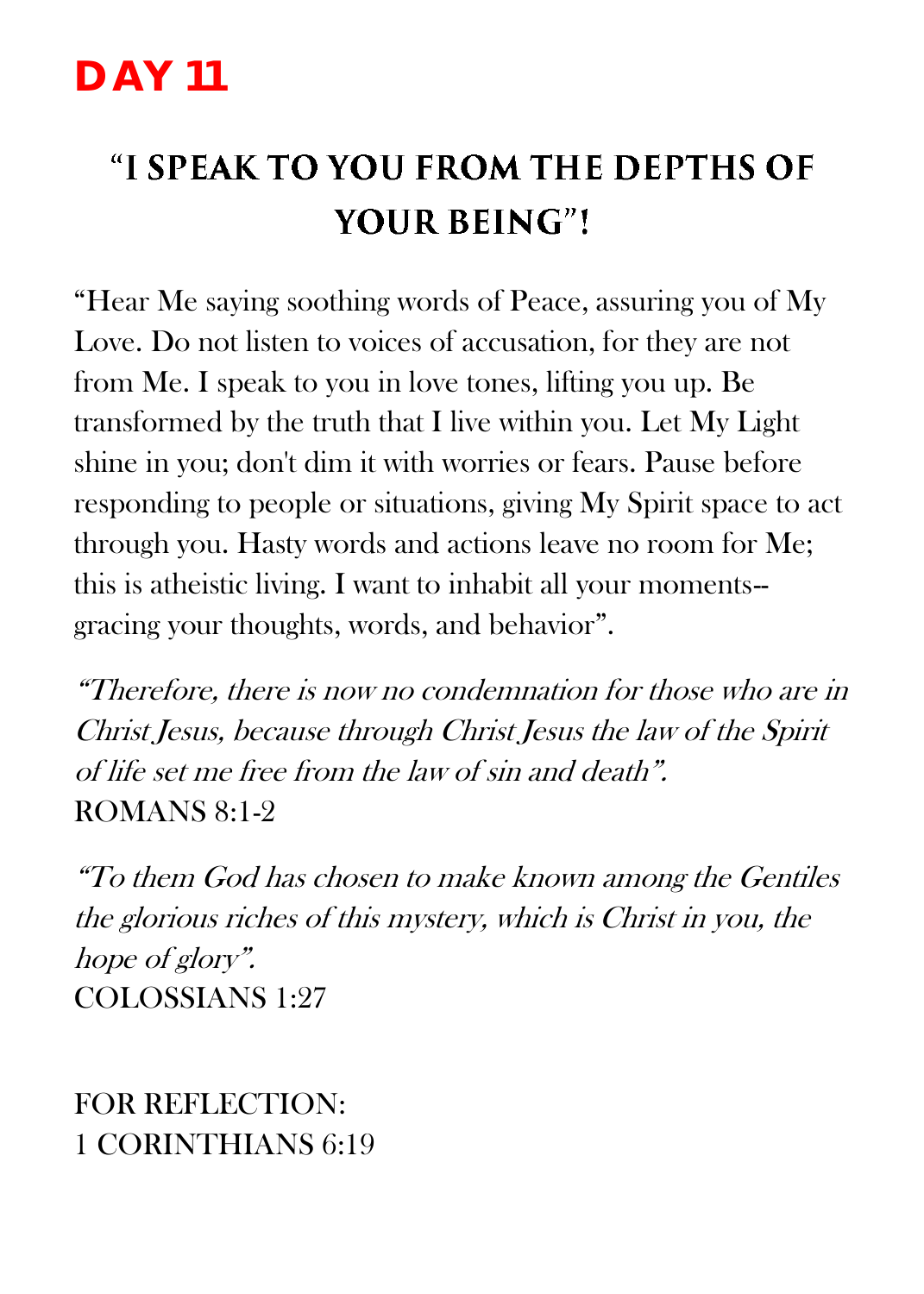#### "I AM CALLING YOU"!

…….."to a life of constant communion with Me. Basic training includes learning to live above your circumstances, even while interacting on that cluttered plane of life. Remember that your ultimate goal is not to control or fix everything around you; it is to keep communing with Me.

Do not let your to-do list (written or mental) become an idol directing your life. Instead, ask My Spirit to guide you moment by moment. He will keep you close to Me".

"Pray continually". 1 THESSALONIANS 5:17

FOR REFLECTIONS: PROVERBS 3:6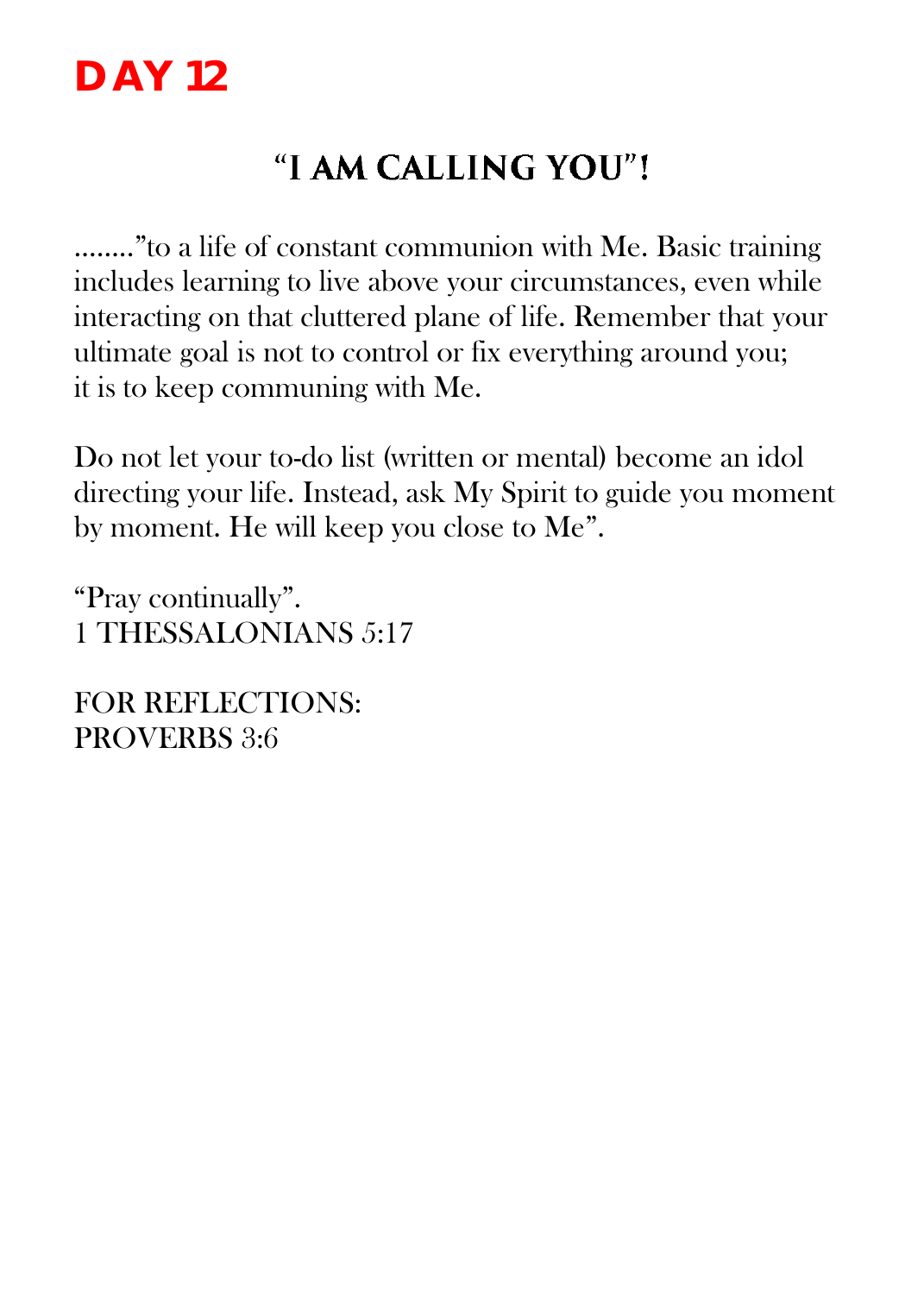#### "HEAVEN IS BOTH PRESENT AND FUTURE"!

"As you walk along your life-path holding My hand, you are already in touch with the essence of heaven: nearness to Me. You can also find many hints of heaven along your pathway, because the earth is radiantly alive with My Presence. Keep your eyes and ears fully open as you journey with Me.

At the end of your life-path is an entrance to heaven. The absolute certainty of your heavenly home gives you Peace and Joy, to help you along your journey. Let the hope of heaven encourage you, as you walk along the path of Life with Me".

"But Christ has indeed been raised from the dead, the firstfruits of those who have fallen asleep. For since death came through a man, the resurrection of the dead comes also through a man. For as in Adam all die, so in Christ all will be made alive. But each in his own turn: Christ, the firstfruits; then, when he comes, those who belong to him". 1 CORINTHIANS 15:20-23

FOR REFLECTION: HEBREWS 6:19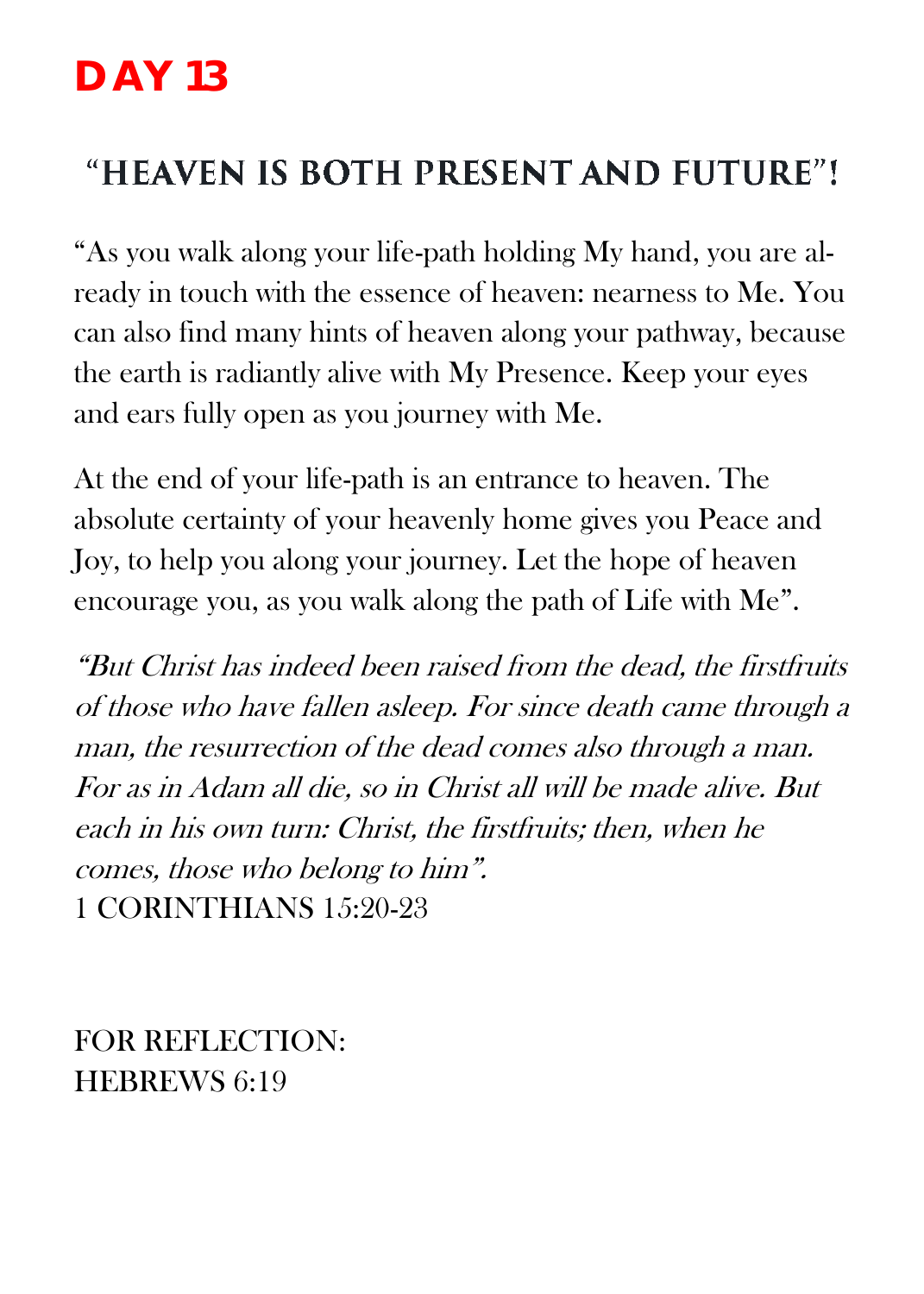#### "PEACE IS MY CONTINUAL GIFT TO YOU"!

"It flows abundantly from My throne of grace. Just as the Israelites could not store up manna for the future but had to gather it daily, so it is with My Peace. The day-by-day collecting of manna kept My people aware of their dependence on Me. Similarly, I give you sufficient Peace for the present, when you come to me by prayer and petition with thanksgiving. If I gave you permanent Peace, independent of My Presence, you might fall into the trap of self-sufficiency. May that never be!

I can meet every one of your needs without draining My resources at all. Approach My throne of grace with bold confidence, receiving My Peace with a thankful heart".

"Do not be anxious about anything, but in everything, by prayer and petition, with thanksgiving, present your requests to God. And the peace of God, which transcends all understanding, will guard your hearts and your minds in Christ Jesus. And God will meet all your needs according to His glorious riches in Christ Jesus".

#### PHILIPPIANS 4:6-7, 19

"Let us then approach the throne of grace with confidence, so that we may receive mercy and find grace to help us in our time of need".

HEBREWS 4:16

FOR REFLECTION: EXODUS 16:14-20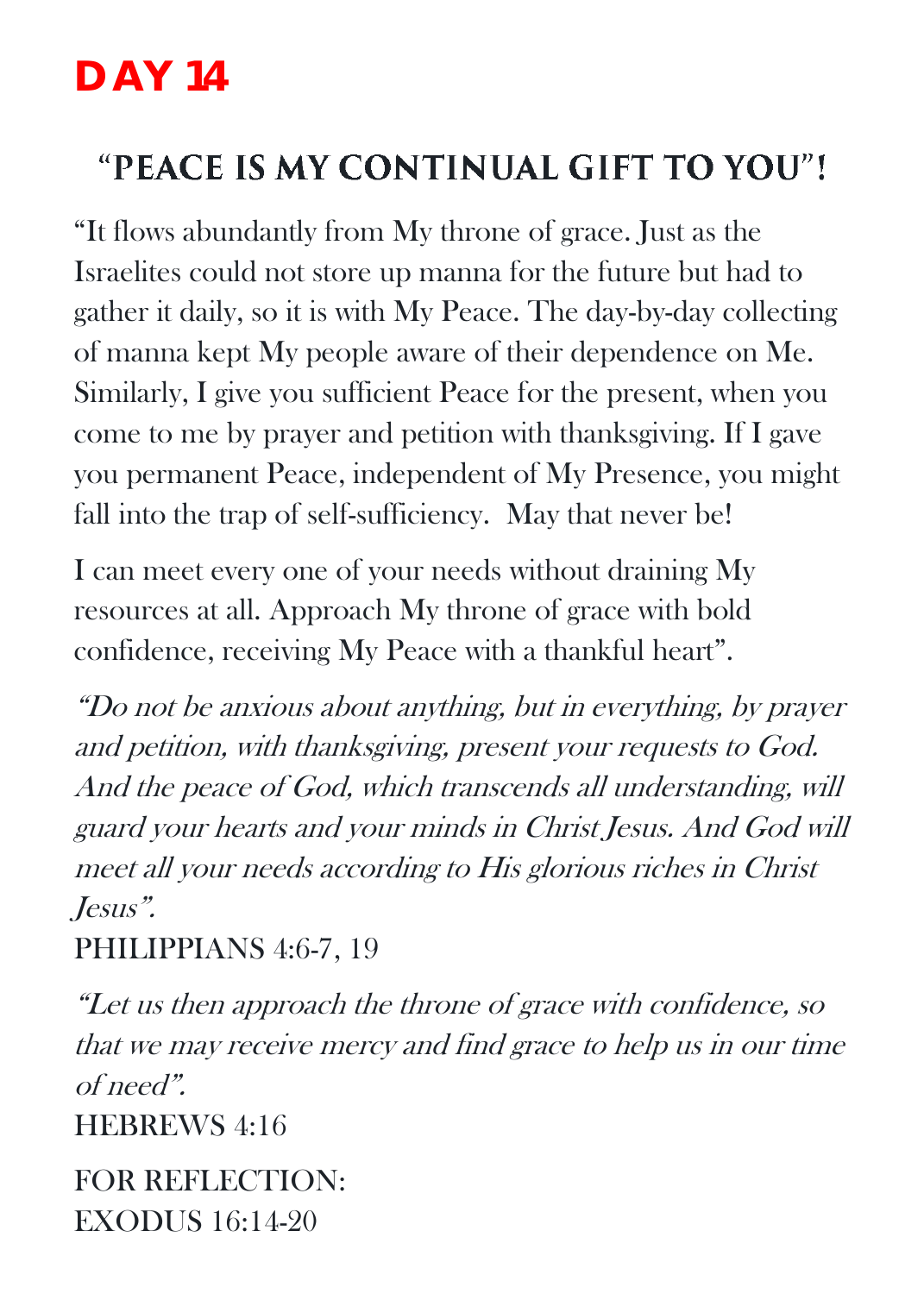#### "WAITING, TRUSTING, AND HOPING"!

"These are intricately connected, like golden strands interwoven to form a strong chain. Trusting is the central strand, because it is the response from My children that I desire the most. Waiting and hoping embellish the central strand and strengthen the chain that connects you to Me. Waiting for Me to work, with your eyes on Me, is evidence that you really do trust Me.

If you mouth the words "I trust You" while anxiously trying to make things go your way, your words ring hollow. Hoping is future-directed, connecting you to your inheritance in heaven. However, the benefits of hope fall fully on you in the present.

Because you are Mine, you don't just pass time in your waiting. You can wait expectantly, in hopeful trust. Keep your "antennae" out to pick up even the faintest glimmer of My Presence.".

"Do not let your hearts be troubled. Trust in God; trust also in me." JOHN 14:1

"Wait for the LORD; be strong and take heart and wait for the LORD". PSALM 27:14

FOR REFLECTION: HEBREWS 6:18-20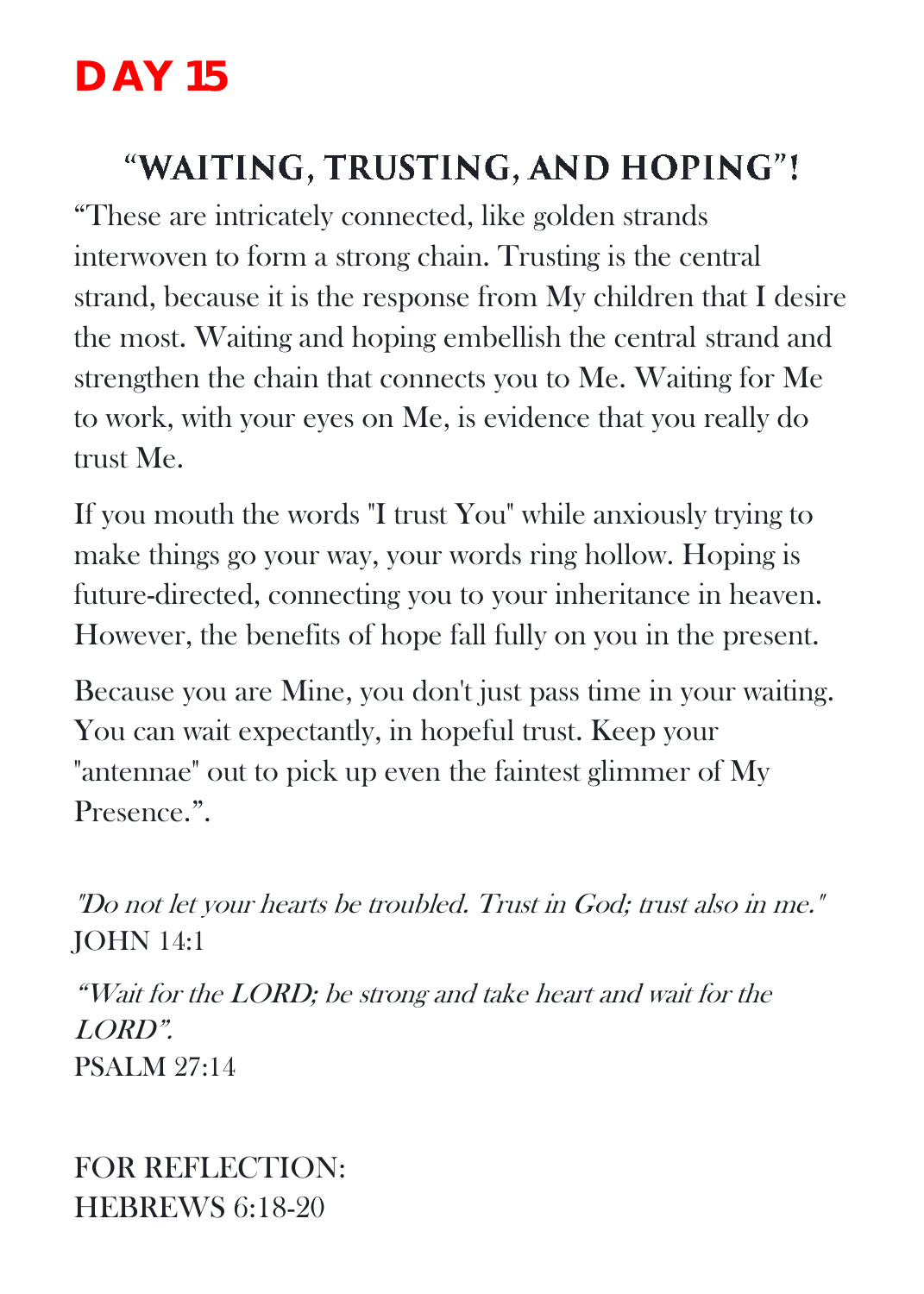## **"I AM WITH YOU, WATCHING OVER you CONSTANTLY"!**

"I am Immanuel (God with you); My Presence enfolds you in radiant Love. Nothing, including the brightest blessings and the darkest trials, can separate you from Me.

I know precisely what you need to draw nearer to Me. Go through each day looking for what I have prepared for you. Accept every event as My hand-tailored provision for your needs. When you view your life this way, the most reasonable response is to be thankful".

"The virgin will be with child and will give birth to a son, and they will call him Immanuel"-which means, "God with us." MATTHEW 1:23

FOR REFLECTIONS: COLOSSIANS 2:6-7

All 40 days "Written as if Jesus is speaking to you personally".

Dr. Dixon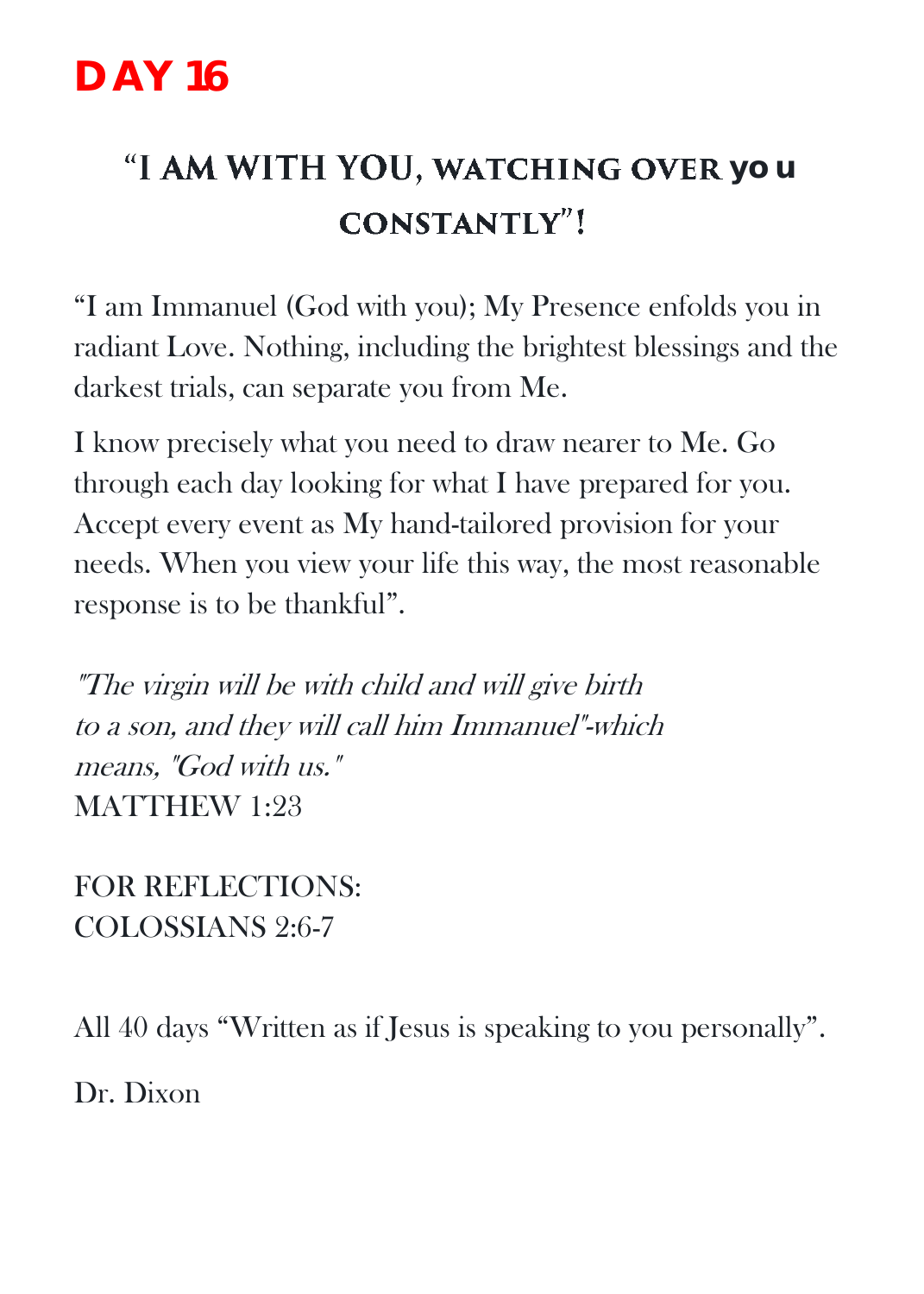## "I HAVE LOVED YOU WITH AN EVERLASTING LOVE"!

"Before time began, I knew you. For years you swam around in a sea of meaninglessness, searching for Love, hoping for hope. All that time I was pursuing you, aching to embrace you in My compassionate arms. When time was right, I revealed Myself to you.

I lifted you out of that sea of despair and set you down on a firm foundation. I sang you a Love song, whose beginning and end are veiled in eternity. Join Me in singing My song. Together we will draw others out of darkness into My marvelous Light".

"The LORD appeared to us in the past, saying: "I have loved you with an everlasting love; I have drawn you with loving-kindness". JEREMIAH 31:3

"I delight greatly in the LORD; my soul rejoices in my God. For he has clothed me with garments of salvation and arrayed me in a robe of righteousness, as a bridegroom adorns his head like a priest, and as a bride adorns herself with her jewels".

ISAIAH 61:10

FOR REFLECTION: 1 PETER 2:9 (NKJV)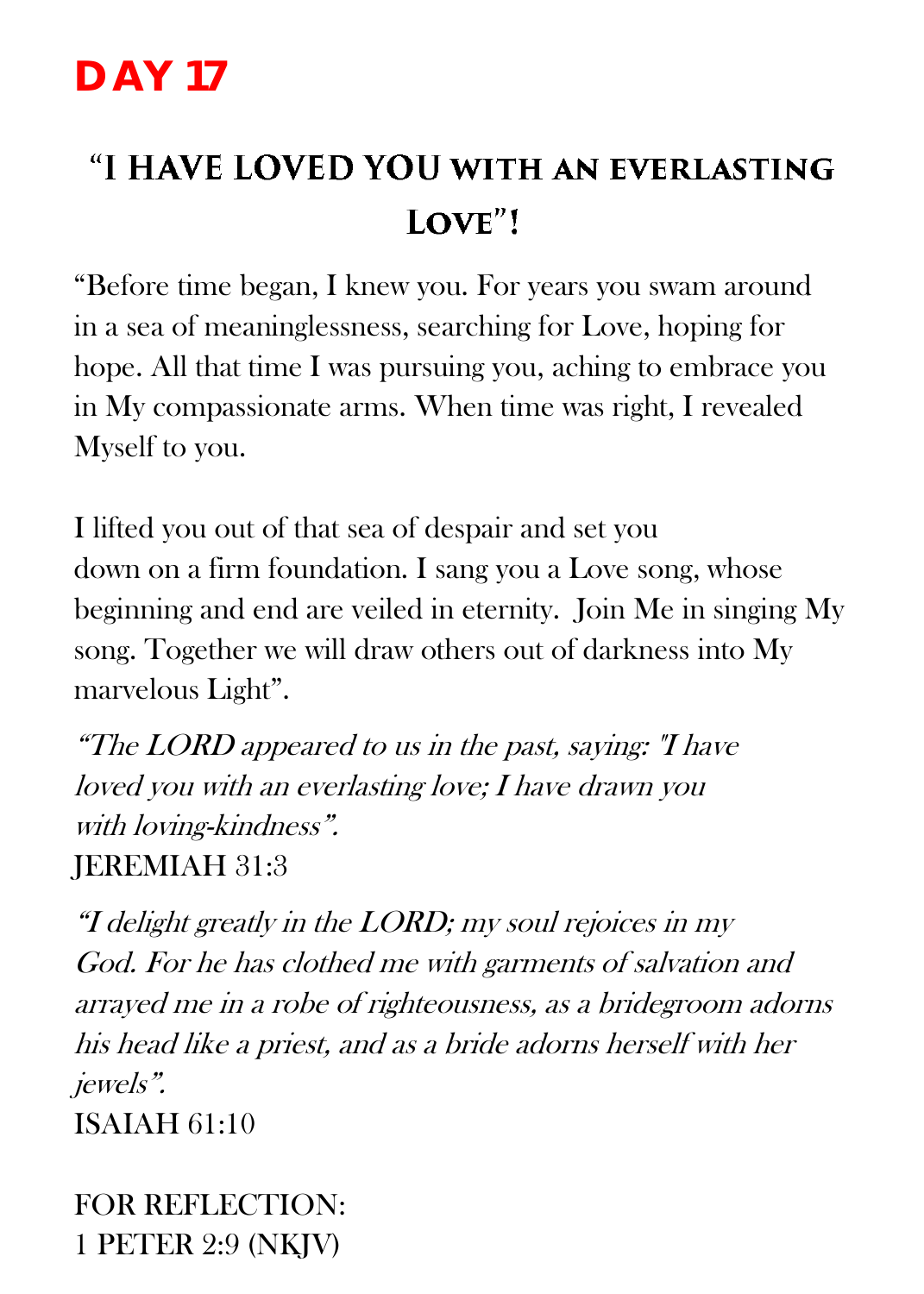## **Day 18**

#### "I AM LIFE AND LIGHT IN ABUNDANCE"!

"As you spend time "soaking" in My Presence, you are energized and lightened. Through communing with Me, you transfer your heavy burdens to My strong shoulders. By gazing at Me, you gain My perspective on your life. This time alone with Me is essential for unscrambling your thoughts and smoothing out the day before you.

Be willing to fight for this precious time with Me. As you grow in your desire to please Me above all else, you gain strength to resist the opposition. Delight yourself in Me, for I am the deepest Desire of your heart".

"Within your temple, O God, we meditate on your unfailing love". PSALM 48:9

"Delight yourself in the LORD and he will give you the desires of your heart". PSALM 37:4

FOR REFLECTION: DEUTERONOMY 33:12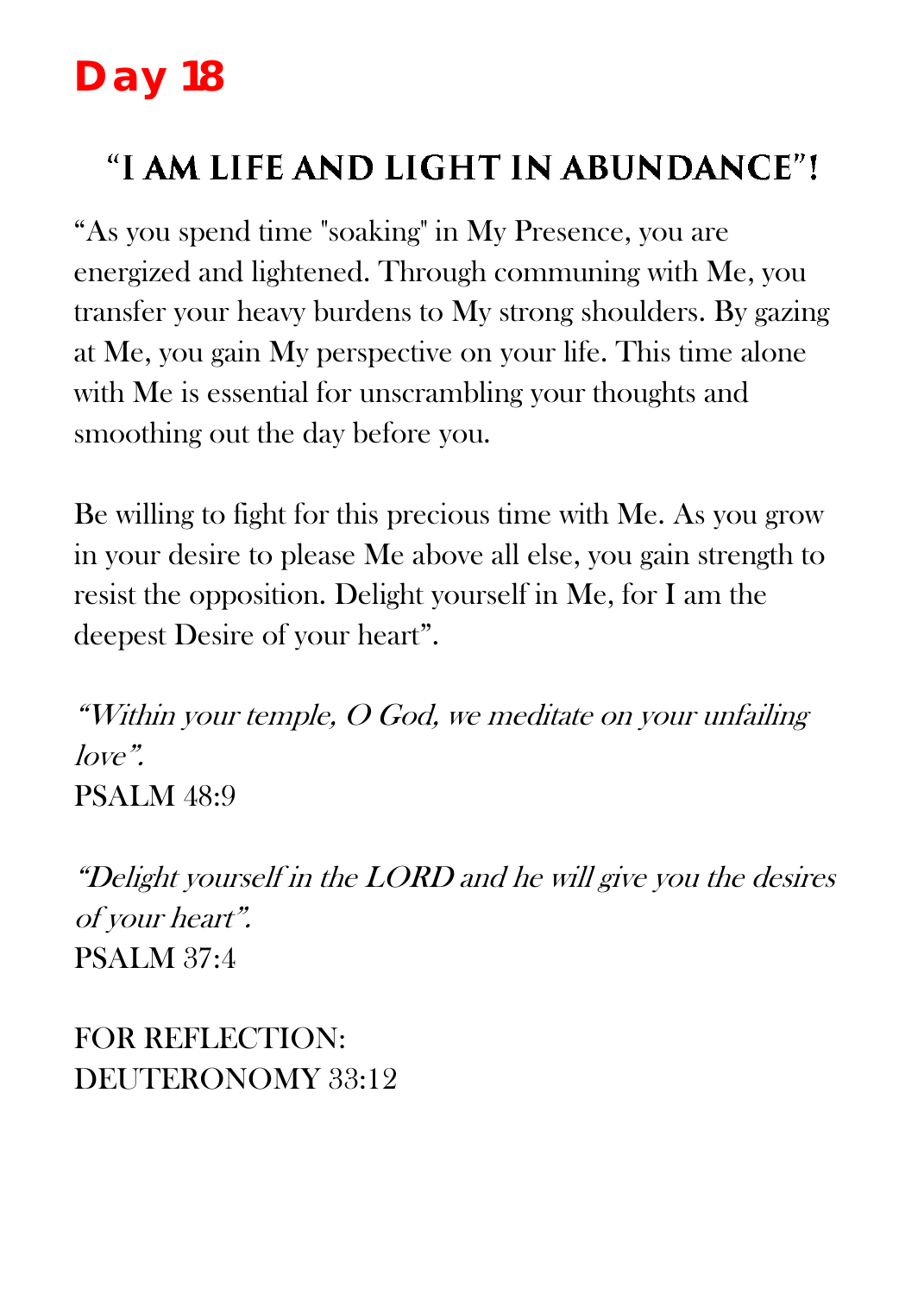## **"SEEK MY FACE, and you will find all** THAT YOU HAVE LONGED FOR"!

"The deepest yearnings of your heart are for intimacy with Me. I know, because I designed you to desire Me. Do not feel guilty about taking time to be still in My Presence. You are simply responding to the tugs of divinity within you. I made you in My image, and I hid Heaven in your heart.

The more closely you follow My leading, the more fully I can develop your gifts. Your closeness to Me will bless others by enabling you to shine brightly in this dark world".

"As the deer pants for streams of water, so my soul pants for you, O God. My soul thirsts for God, for the living God. When can I go and meet with  $God$ "? PSALM 42:1-2

"Those who look to him are radiant; their faces are never covered with shame". PSALM 34:5

FOR REFLECTION: PHILIPPIANS 2:15

All 40 days "Written as if Jesus is speaking to you personally".

Dr. Dixon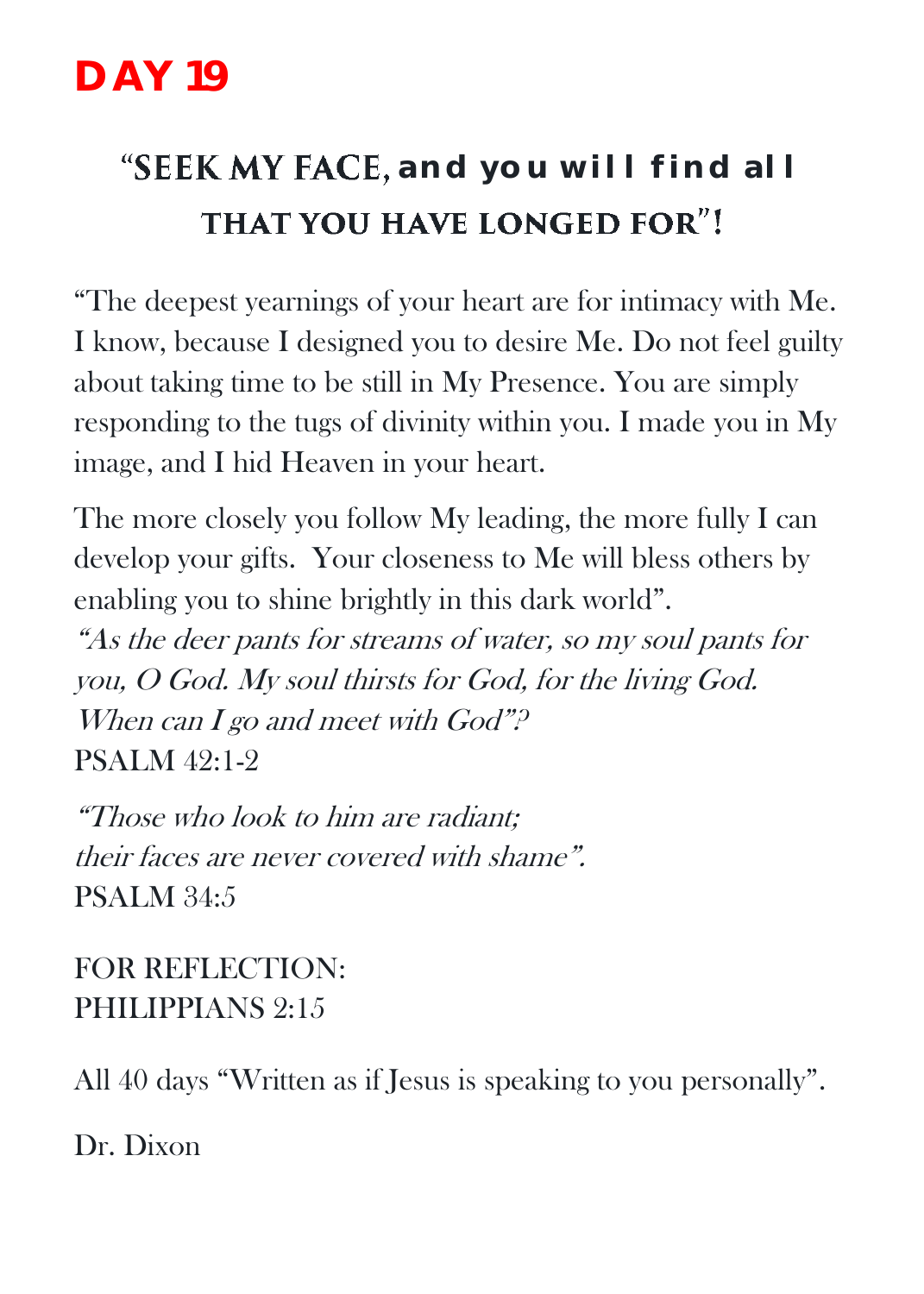## "TRUST ME BY RELINQUISHING CONTROL **INTO MY HANDS"!**

"Let go, and recognize that I am God. This is My world: I made it and I control it. Yours is a responsive part in the litany of Love. I search among My children for receptivity to Me. Guard well this gift that I have planted in your heart. Nurture it with the Light of My Presence. When you bring Me prayer requests, lay out your concerns before Me. Speak to Me candidly; pour out your heart. Then thank Me for the answers that I have set into motion long before you can discern results. When you thank Me for how I am answering your prayers, your mind-set becomes much more positive. Thankful prayers keep your focus on My Presence and My Promises".

"Let be and be still, and know (recognize and understand) that I am God. I will be exalted among the nations! I will be exalted in the earth"!

PSALM 46:10 (AMP)

"His divine power has given us everything we need for life and godliness through our knowledge of him who called us by his own glory and goodness. Through these he has given us his very great and precious promises, so that through them you may participate in the divine nature and escape the corruption in the world caused by evil desires". 2 PETER 1:3-4

FOR REFLECTION: COLOSSIANS 4:2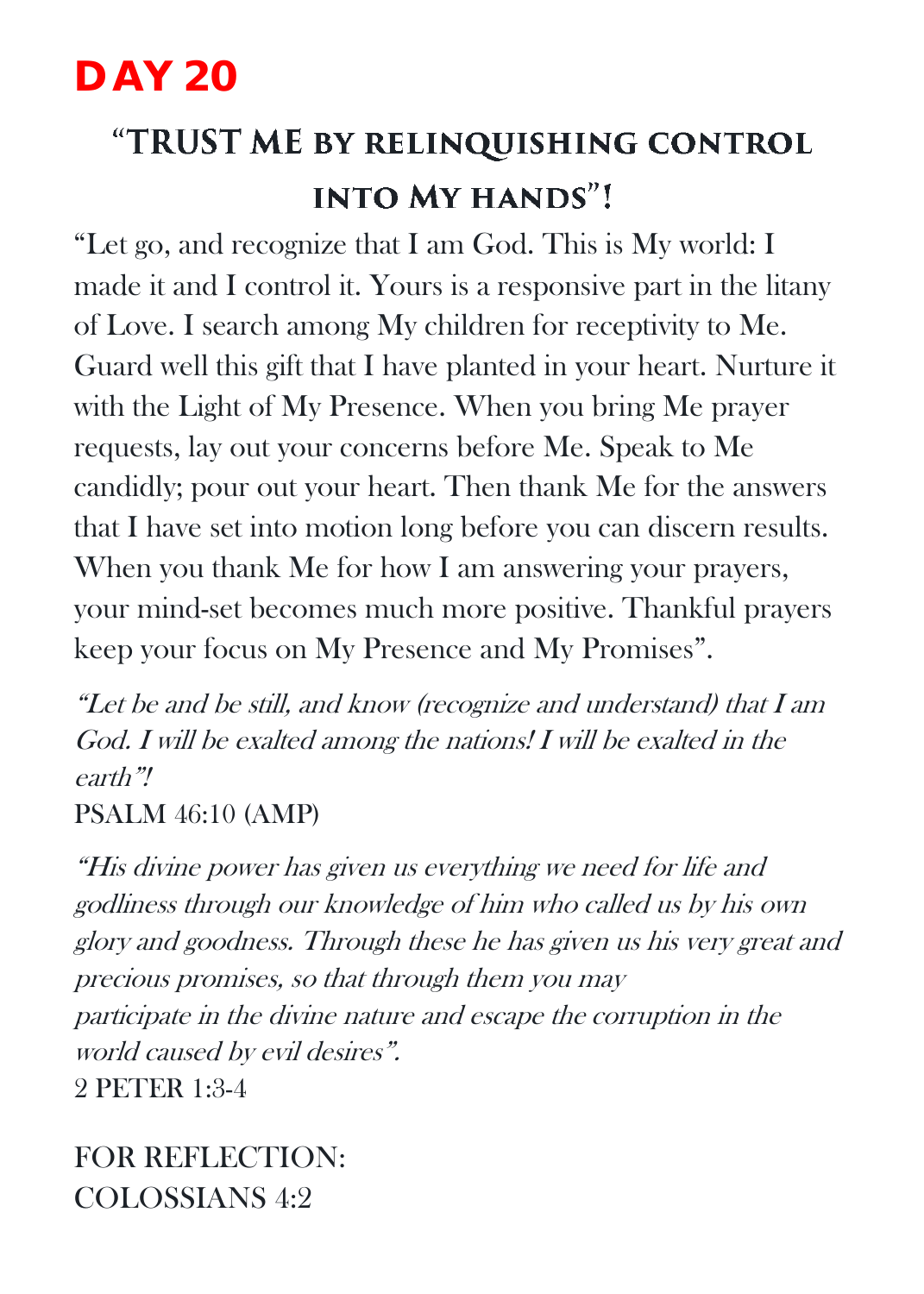#### "I AM YOUR RISEN, LIVING SAVIOR"!

"Through My resurrection you have been born again to an ever living hope. It is vital for you to remain hopeful, no matter what is going on in your life. People put their hope in a variety of things--wealth, power, health, medical treatments—but these are all insufficient. When storms break upon your life, you can find only one adequate source of help—Me! The hope I provide is an anchor for your soul, firm and secure even in the most tempestuous waters. A good way to remain anchored in Me is to whisper as often needed: "Jesus, You are my Hope." This affirmation strengthens you and keeps you connected to me".

"Then they will see the Son of Man coming in the clouds with great power and glory." MARK 13:26(NKJV)

FOR REFLECTION: 1PETER 1:3 (AMP)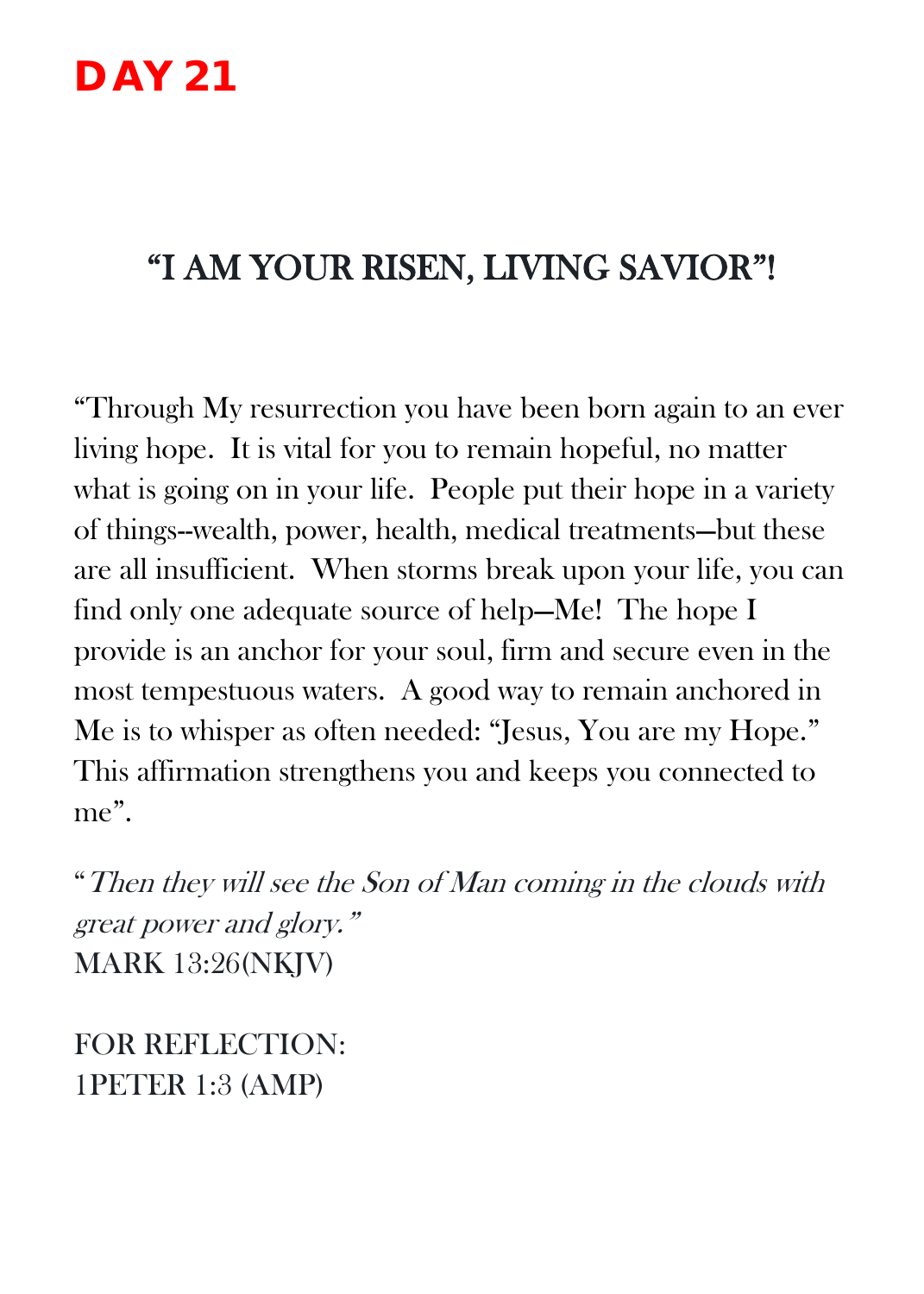#### "I AM ABLE TO KEEP YOU FROM STUMBLING"!

"I know how weak you are: how easily you would stumble if I were not holding on to you. I can also present you faultless before the Presence of My Glory. You are growing in grace, but complete freedom from sin will not be possible until you leave this fallen world. Nonetheless, because you truly trust Me as Savior I keep you from stumbling in the ultimate sense: I won't let you lose your salvation".

"Now to Him who is able to keep you from stumbling, and to present you faultless before the presence of His glory with exceeding joy, to God our Savior, who alone is wise, be glory and majesty, dominion and power, both now and forevermore. Amen" JUDE 24-25

FOR REFLECTION: ISAIAH 61:10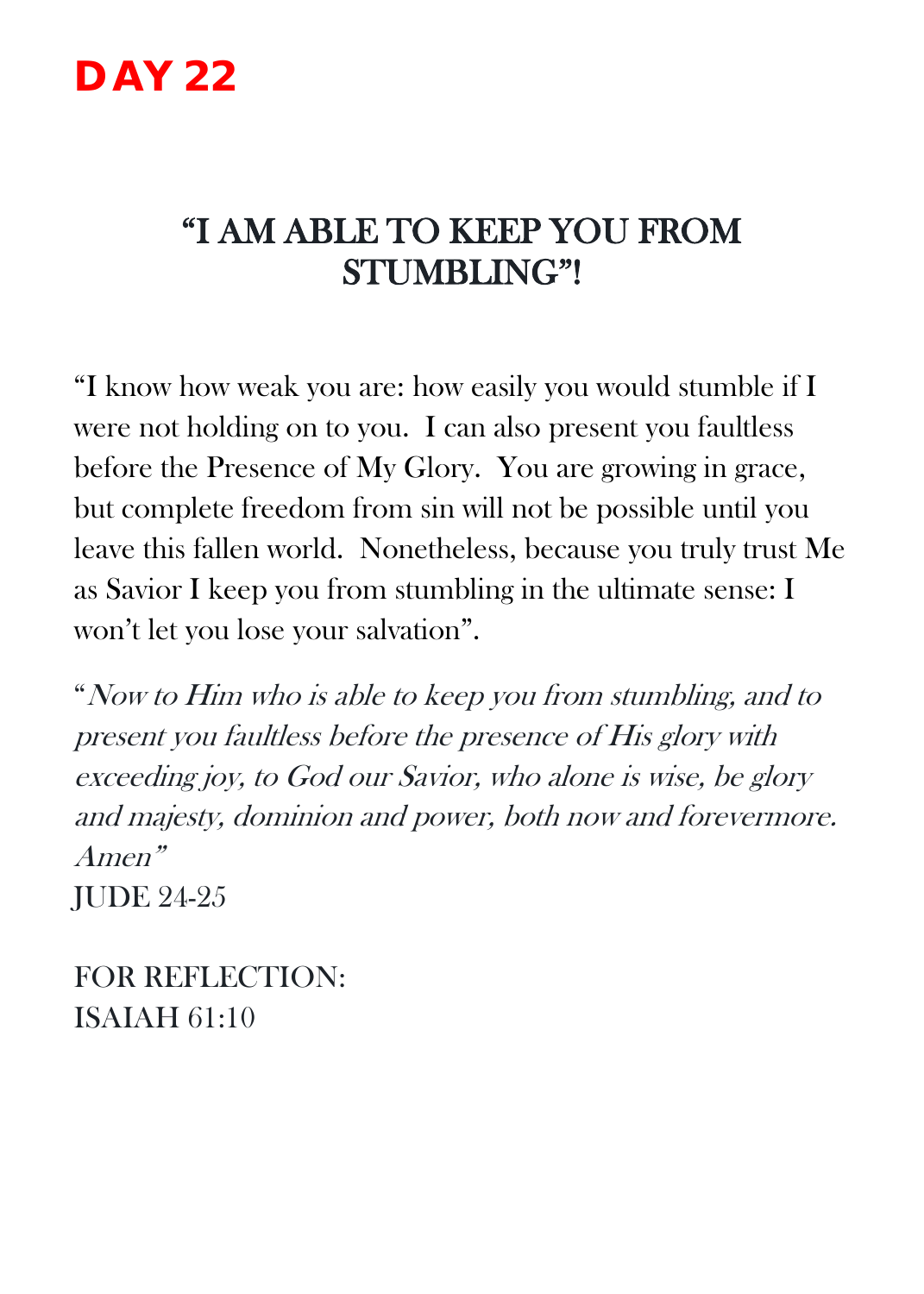#### "I KNOW THE PLANS I HAVE FOR YOU"!

"Plans to prosper you and not to harm you, plans to give you hope and a future. This promise provides a feast of encouragement-offering you prosperity, hope, and a blessed future. Because the world is so fractured and full of pain, people tend to think dark thoughts and feel hopeless about the future. Unless you stay alert, you are vulnerable to such thoughts and feelings too. This makes you easy prey for your adversary, the devil, who prowls about like a roaring lion, seeking someone to devour. I gave My body on the cross to provide eternal nourishment for you, but the evil one wants to devour you! The contrast is crystal-clear, and the stakes are immeasurably high".

"Why spend money on what is not bread, and your labor on what does not satisfy? Listen, listen to me, and eat what is good, and your soul will delight in the richest of fare". ISAIAH 55:2

FOR REFLECTION: JEREMIAH 29:11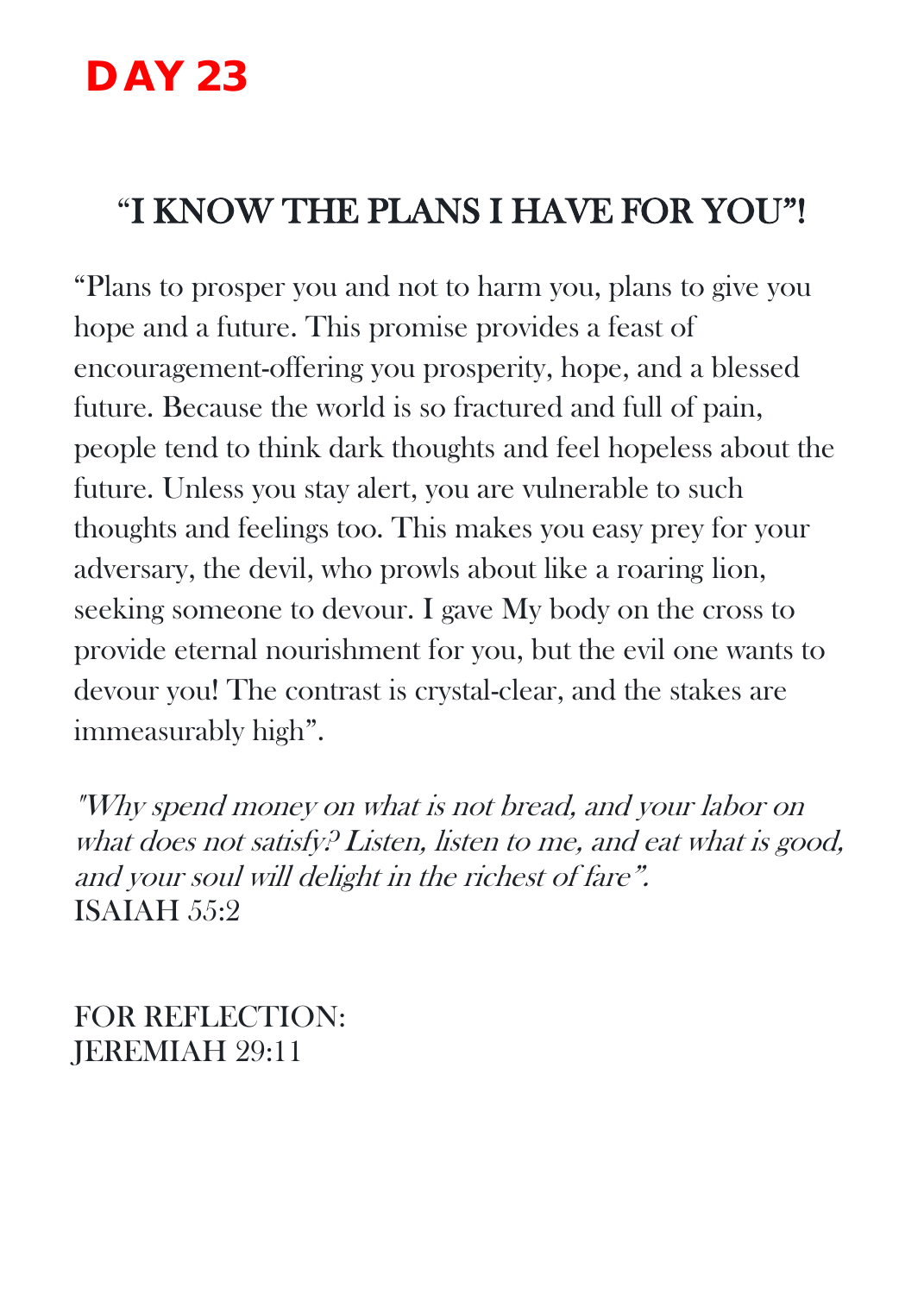#### "HOPE IS A GOLDEN CORD connecting you to heaven"!

"This cord helps you hold your head up high, even when multiple trials are buffeting you. I never leave your side, and I never let go of your hand. But without the cord of hope, your head may slump and your feet may shuffle as you journey uphill with Me. Hope lifts your perspective from your weary feet to the glorious view you can see from the high road".

"Be joyful in hope, patient in affliction, faithful in prayer". ROMANS 12:12

FOR REFLECTION: 1 THESSALONIANS 5:8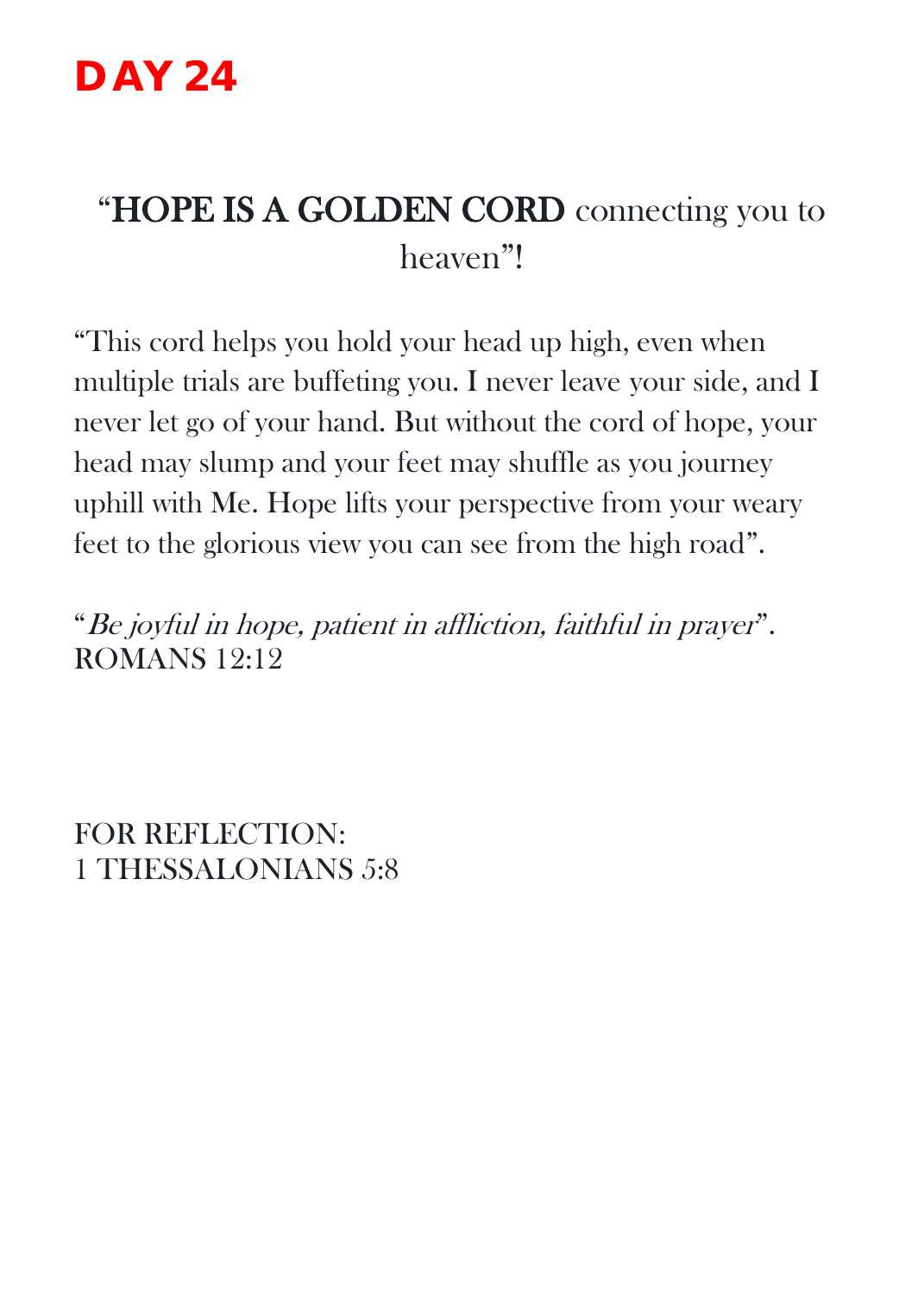#### "NOTHING CAN SEPARATE YOU from My Love"!

"Let this divine assurance trickle through your mind and into your heart and soul. Whenever you start to feel fearful or anxious, repeat this unconditional promise: "Nothing can separate me from Your Love, Jesus. Most of mankind's misery stems from feeling unloved. In the midst of adverse circumstances, people tend to feel that love has been withdrawn and they have been forsaken. This feeling of abandonment is often worse than the adversity itself. Be assured that I never abandon any of My children, not even temporarily. I will never leave you or forsake you! My Presence watches over you continually. I have engraved you on the palms of My hands".

"For I am convinced that neither death nor life, neither angels nor demons, neither the present nor the future, nor any powers, neither height nor depth, nor anything else in all creation, will be able to separate us from the love of God that is in Christ Jesus our Lord". ROMANS 8:38-39

FOR REFLECTION: ISAIAH 49:15-16

All 40 days "Written as if Jesus is speaking to you personally".

Dr. Dixon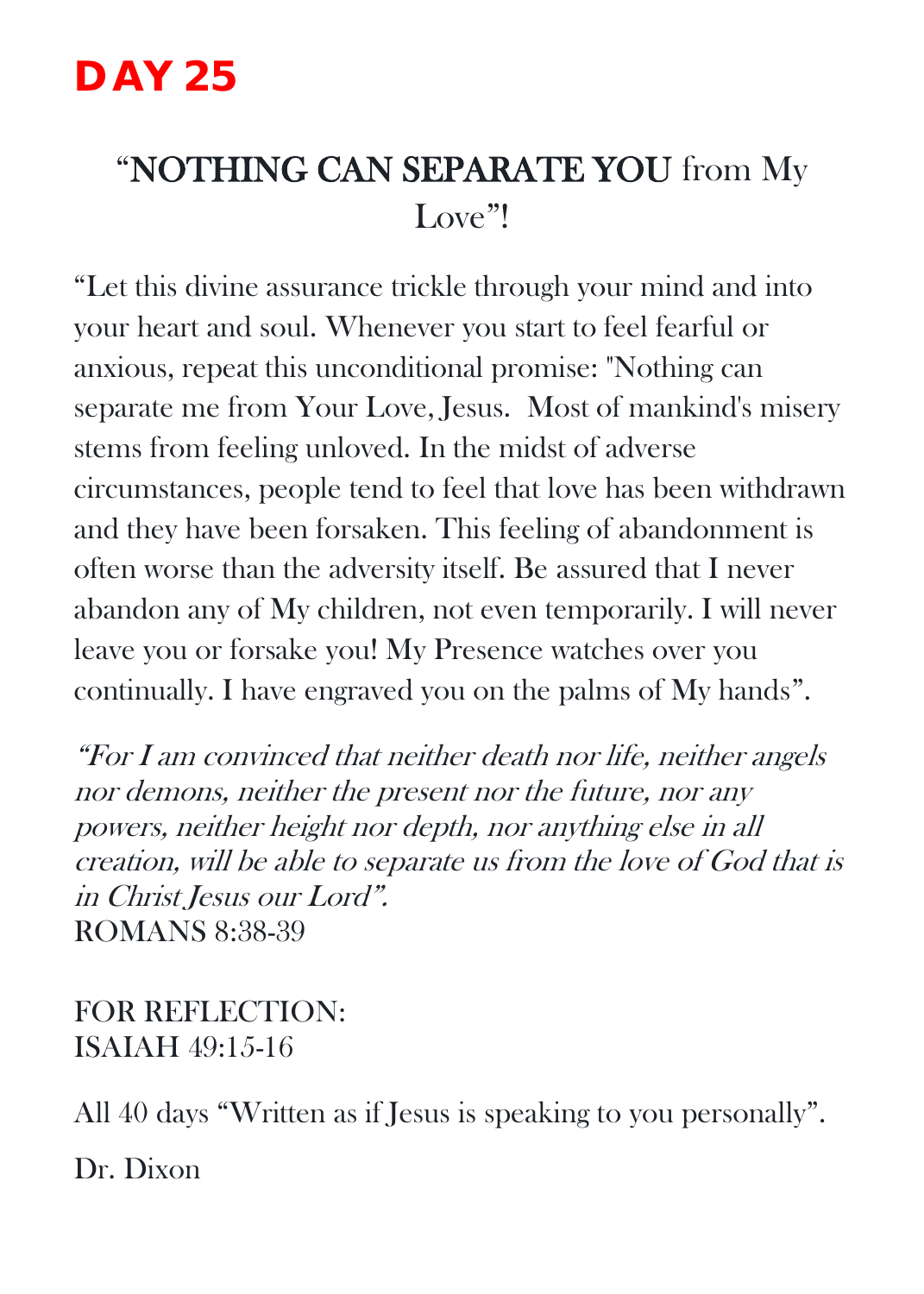#### "WEAR MY ROBE OF RIGHTEOUSNESS with ease"!

"I custom-made it for you, to cover you from head to toe. The price I paid for this covering was astronomical -My own blood. You could never purchase such a royal garment, no matter how hard you worked. Sometimes you forget that My righteousness is a gift, and you feel ill at ease in your regal robe. I weep when I see you squirming under the velvety fabric, as if it were made of scratchy sackcloth. I want you to trust Me enough to realize your privileged position in My kingdom. Relax in the luxuriant folds of your magnificent robe. Keep your eyes on Me, as you practice walking in this garment of righteousness. When your behavior is unfitting for one in My kingdom, do not try to throw off your royal robe. Instead, throw off the unrighteous behavior. Then you will be able to feel at ease in this glorious garment, enjoying the gift I fashioned for you before the foundation of the world".

"I delight greatly in the LORD; my soul rejoices in my God. For he has clothed me with garments of salvation and arrayed me in a robe of righteousness, as a bridegroom adorns his head like a priest, and as a bride adorns herself with her jewels". ISAIAH 61:10

FOR REFLECTION: 2 CORINTHIANS 5:21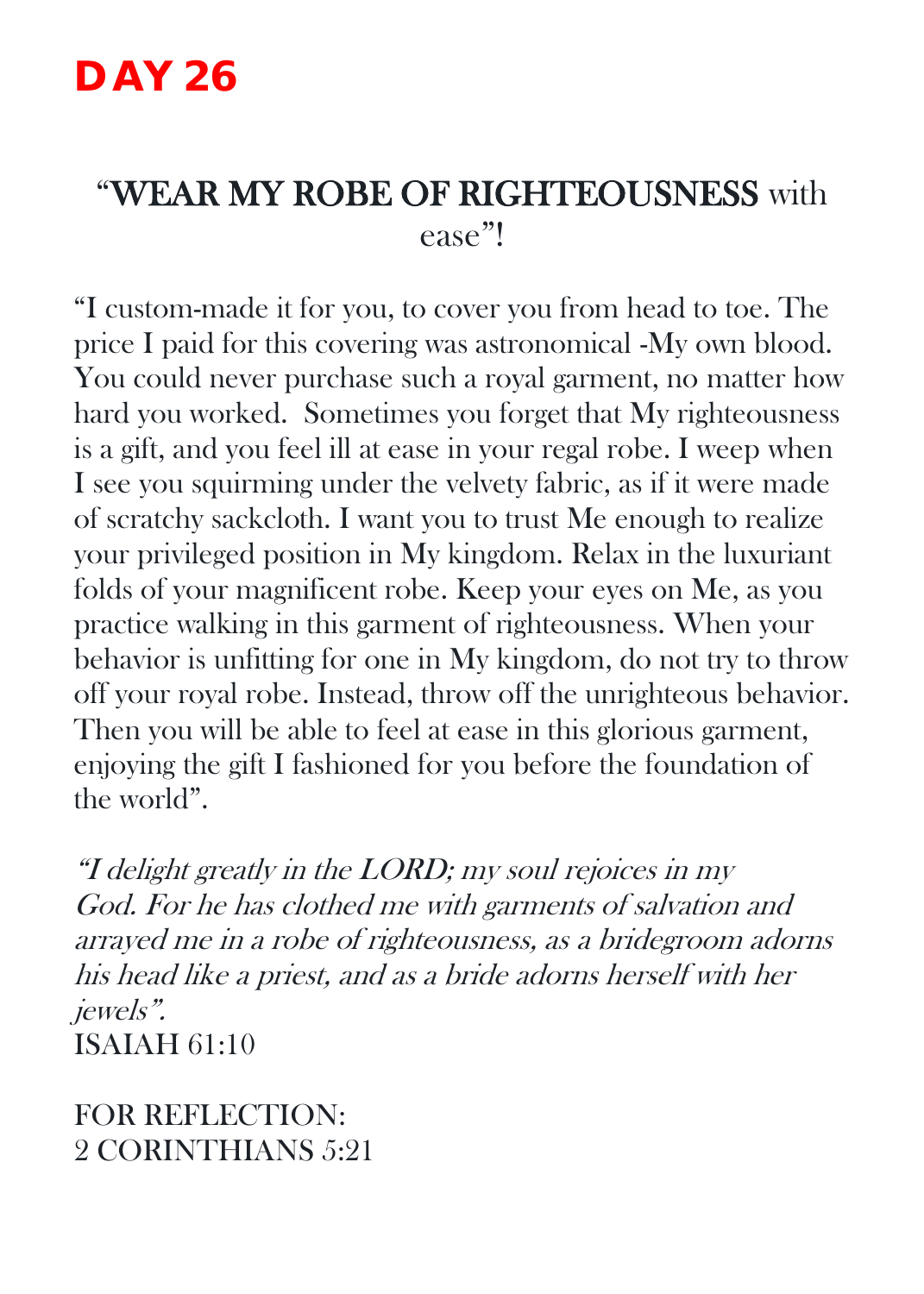#### "THANKFULNESS OPENS THE DOOR to My Presence"!

"Though I am always with you, I have gone to great measures to preserve your freedom of choice. I have placed a door between you and Me, and I have empowered you to open or close that door. There are many ways to open it, but a grateful attitude is one of the most effective. Thankfulness is built on a substructure of trust. When thankful words stick in your throat, you need to check up on your foundation of trust. When thankfulness flows freely from your heart and lips, let your gratitude draw you closer to Me. I want you to learn the art of giving thanks in all circumstances. See how many times you can thank Me daily; this will awaken your awareness to a multitude of blessings. It will also cushion the impact of trials when they come against you. Practice My Presence by practicing the discipline of thankfulness".

"Enter His gates with thanksgiving and His courts with praise; give thanks to Him and praise His name". PSALM 100:4

FOR REFLECTIONS: 1 THESSALONIANS 5:18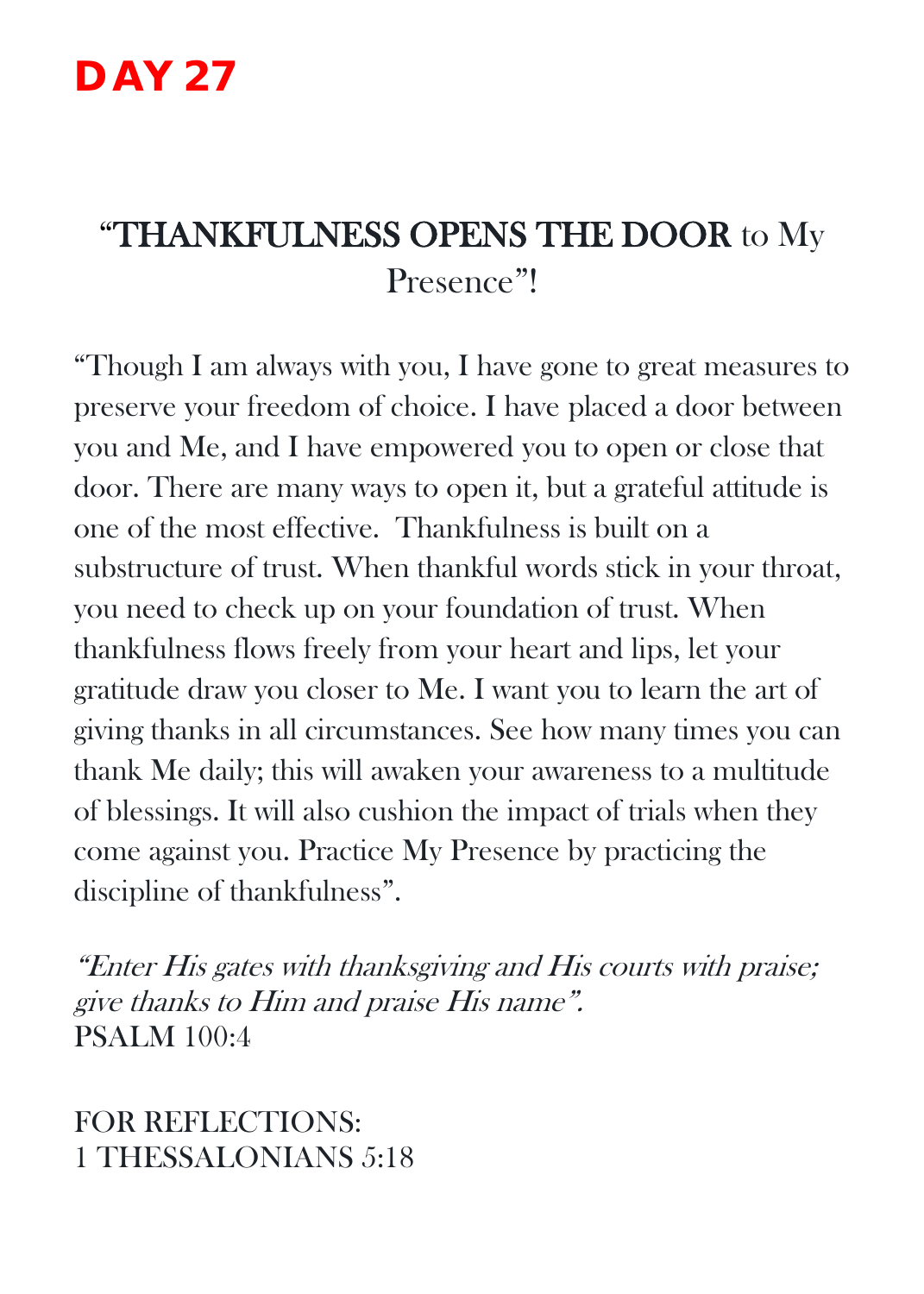#### "OPEN YOUR MIND AND HEART-your entire beingto receive My Love in full measure"!

"So many of My children limp through their lives starved for Love, because they haven't learned the art of receiving. This is essentially an act of faith: believing that I love you with boundless, everlasting Love. The art of receiving is also a discipline: training your mind to trust Me, coming close to Me with confidence. Remember that the evil one is the father of lies. Learn to recognize his deceptive intrusions into your thoughts. One of his favorite deceptions is to undermine your confidence in My unconditional Love. Fight back against these lies! Do not let them go unchallenged. Resist the devil in My Name, and he will slink away from you. Draw near to Me, and My Presence will envelop you in Love".

"Therefore, since we have a great high priest who has gone through the heavens, Jesus the Son of God, let us hold firmly to the faith we profess. For we do not have a high priest who is unable to sympathize with our weaknesses, but we have one who has been tempted in every way, just as we are--yet was without sin. Let us then approach the throne of grace with confidence, so that we may receive mercy and find grace to help us in our time of need". HEBREWS 4:14-16

FOR REFLECTION: EPHESIANS 3:16-19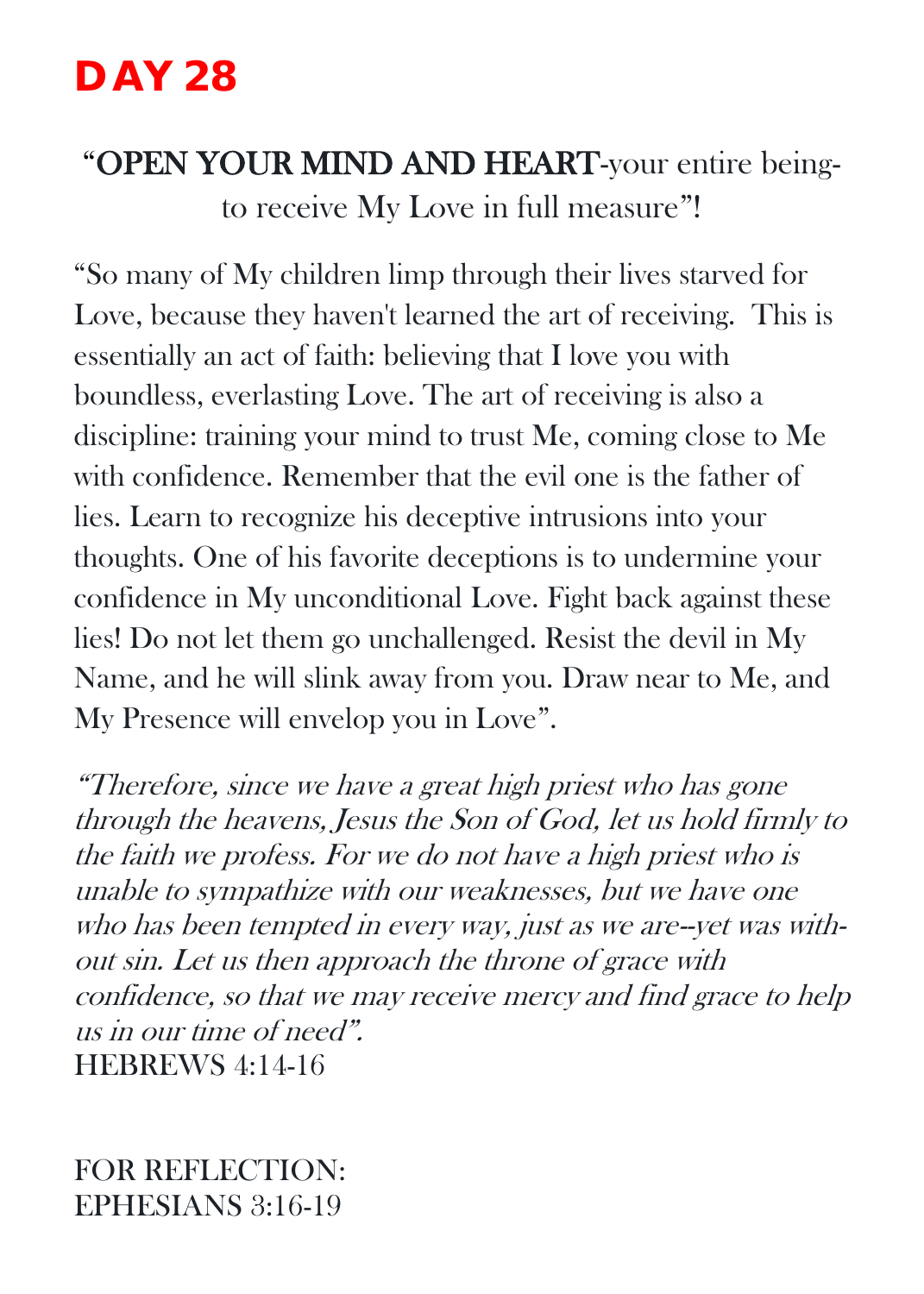#### "A THANKFUL ATTITUDE opens windows of heaven"!

"Spiritual blessings fall freely onto you through those openings into eternity. Moreover, as you look up with a grateful heart, you get glimpses of Glory through those windows. You cannot yet live in heaven, but you can experience foretastes of your ultimate home. Such samples of heavenly fare revive your hope. Thankfulness opens you up to these experiences, which then provide further reasons to be grateful. Thus, your path becomes an upward spiral: ever increasing in gladness. Thankfulness is not some sort of magic formula; it is the language of Love, which enables you to communicate intimately with Me. A thankful mind-set does not entail a denial of reality with its plethora of problems. Instead, it rejoices in Me, your Savior, in the midst of trials and tribulations. I am your refuge and strength, an ever-present and well-proved help in trouble".

"God is our Refuge and Strength [mighty and impenetrable to temptation], a very present and well-proved help in trouble". PSALM 46:1 (AMP)

FOR REFLECTION: HABAKKUK 3:17-18

All 40 days "Written as if Jesus is speaking to you personally". Dr. Dixon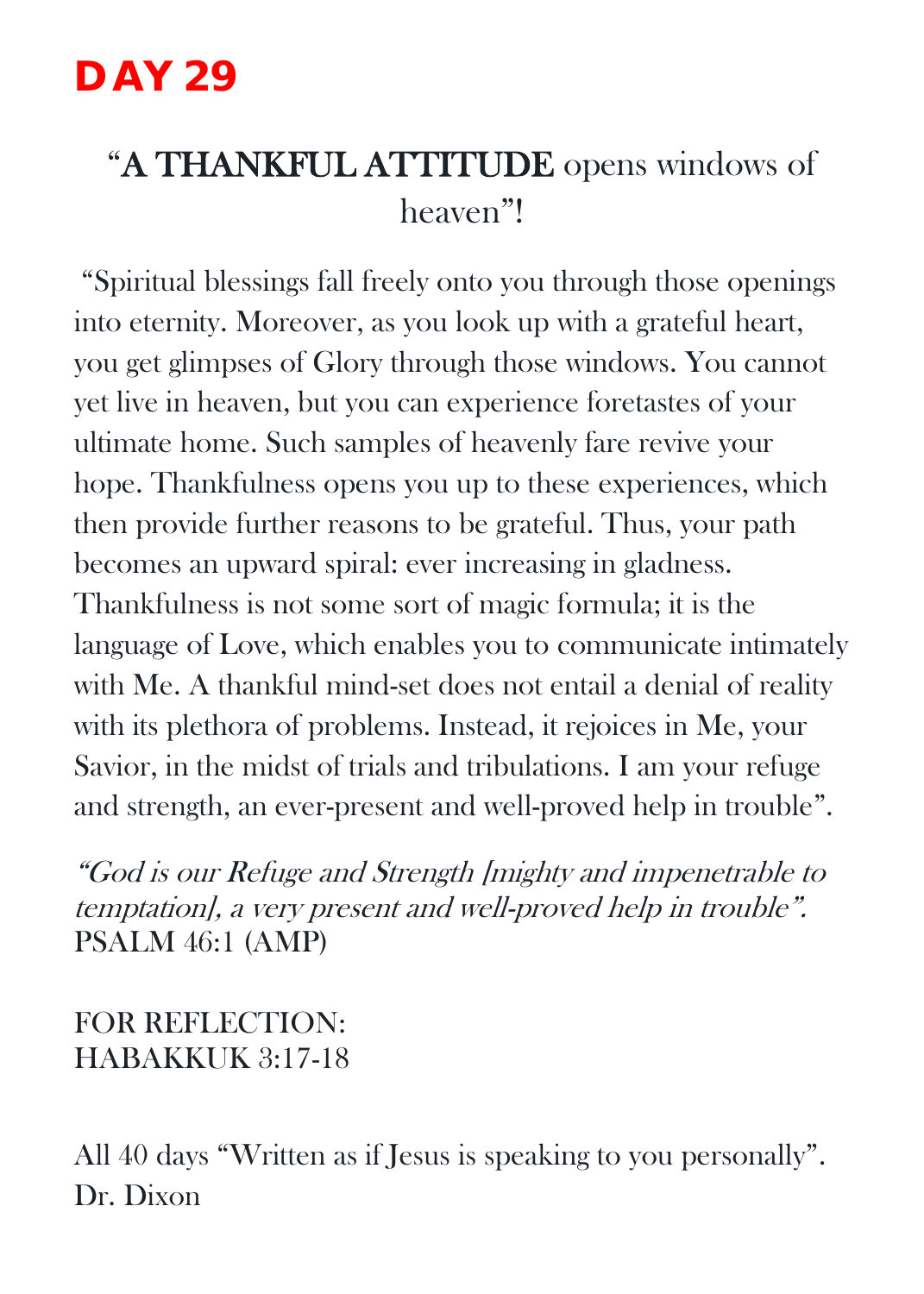#### "BE CONTENT TO BE ONE OF MY SHEEPeternally known, eternally secure"!

"I want you to hear My voice, so you can follow Me closely all the days and moments of your life. I speak to you in many ways, though most clearly through My Word. You need to maintain a listening attitude in order to hear Me. This requires both patience and perseverance: waiting in My Presence, eager to hear from Me. I, your Shepherd-King, not only lead you through each day of your life; I also open to you the gates of heaven. You do well to remember that the Shepherd who so tenderly leads you is the King of eternity. Though your earthbody will someday die, you yourself will never perish. When you become absent from the body, you will be present with Me in a deep, rich, glorious way beyond anything you can imagine! No one will be able to snatch you out of My hand. This assurance of your eternal destiny sets you free from fear of death. It also strengthens you to live bountifully today-joyously following your Shepherd. Sheep are not designed to live independently".

"My sheep hear My voice, and I know them, and they follow Me. And I give them eternal life, and they shall never perish; neither shall anyone snatch them out of My hand." JOHN 10:27-28 (NKJV)

FOR REFLECTION: 2 CORINTHIANS 5:8 (NKJV)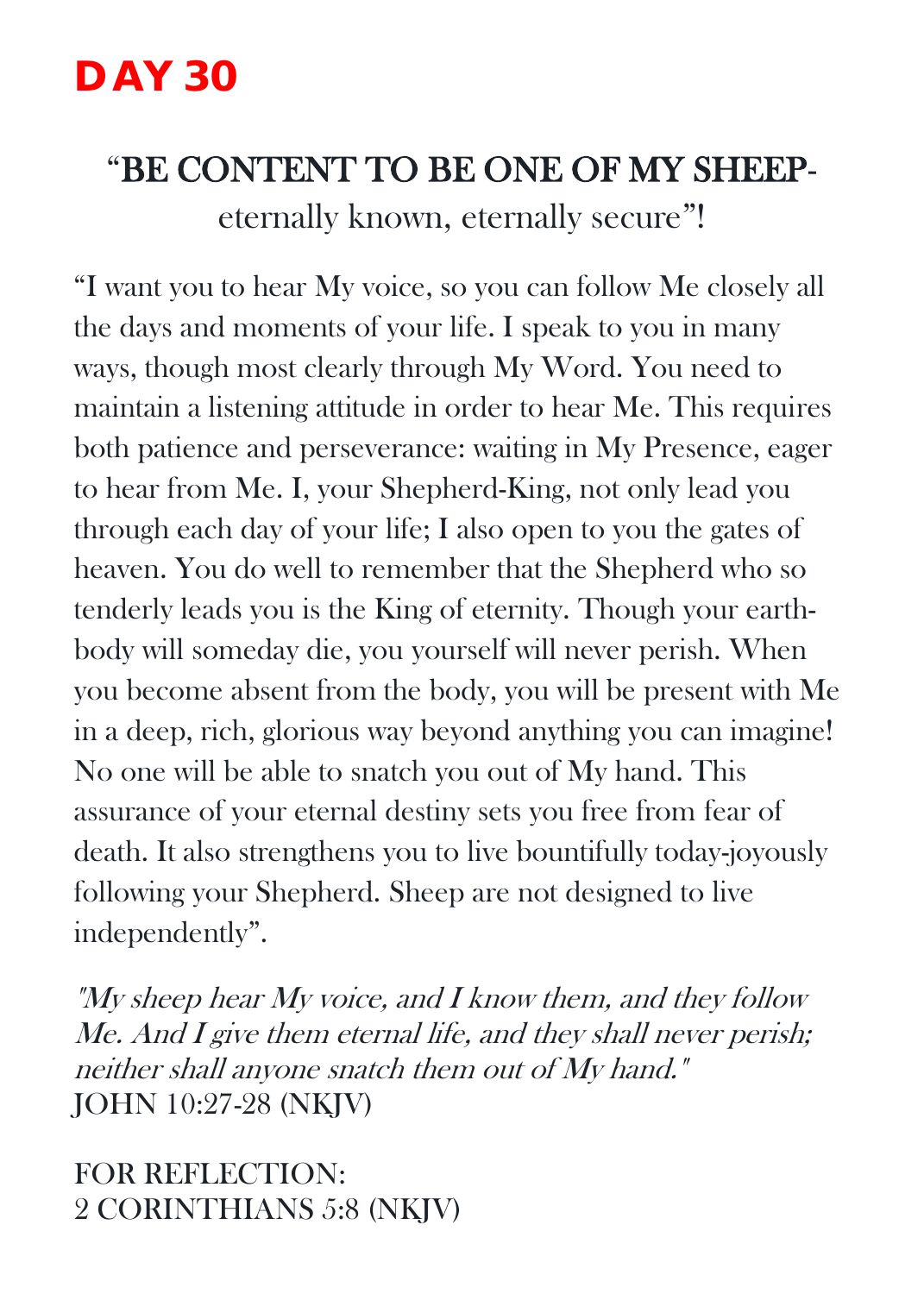#### "I AM THE GIFT that continuously givesbounteously, with no strings attached"!

"Unconditional Love is such a radical concept that even My most devoted followers fail to grasp it fully. Absolutely nothing in heaven or on earth can cause Me to stop loving you. You may feel more loved when you are performing according to your expectations. But My Love for you is perfect; therefore it is not subject to variation. What does vary is your awareness of My loving Presence. When you are dissatisfied with your behavior, you tend to feel unworthy of My Love. You may unconsciously punish yourself by withdrawing from Me and attributing the distance between us to My displeasure. Instead of returning to Me and receiving My Love, you attempt to earn My approval by trying harder. All the while, I am aching to hold you in My everlasting arms, to enfold you in My Love. When you are feeling unworthy or unloved, come to Me. Then ask for receptivity to My unfailing Love".

"God is love. Whoever lives in love lives in God, and God in him. In this way, love is made complete among us so that we will have confidence on the day of judgment, because in this world we are like Him. There is no fear in love. But perfect love drives out fear, because fear has to do with punishment. The one who fears is not made perfect in love". 1 JOHN 4:16-18

FOR REFLECTION: Deuteronomy 33:27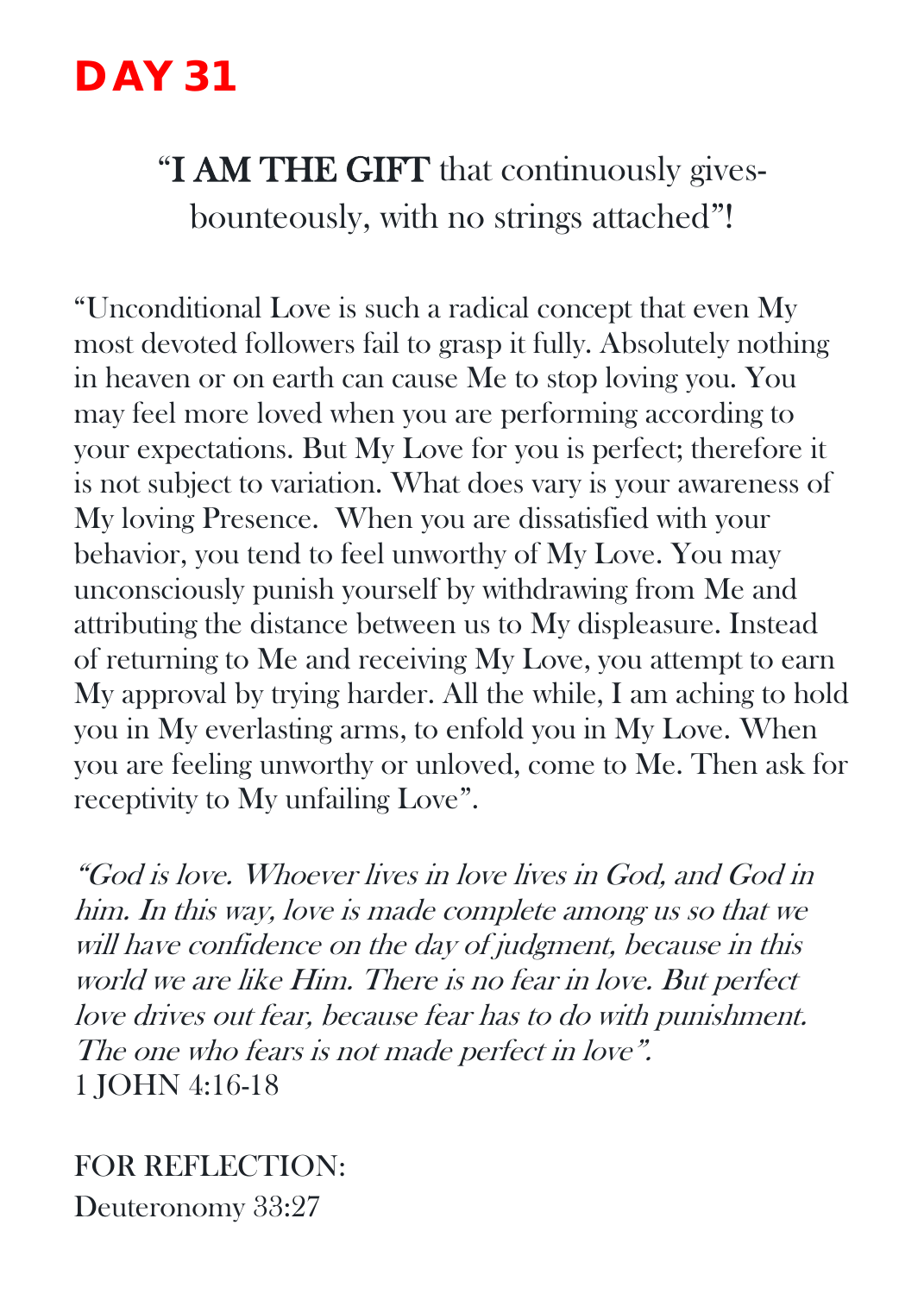#### "I AM PERPETUALLY WITH YOU, taking care of you"!

"That is the most important fact of your existence. I am not limited by time or space; My Presence with you is a foreverpromise. You need not fear the future, for I am already there. When you make that quantum leap into eternity, you will find Me awaiting for you in heaven. Your future is in My hands; I release it to you day by day, moment by moment. Therefore, do not worry about tomorrow. I want you to live this day abundantly".

"Therefore do not worry about tomorrow, for tomorrow will worry about itself. Each day has enough trouble of its own". MATTHEW 6:34

FOR REFLECTION: JOHN 10:10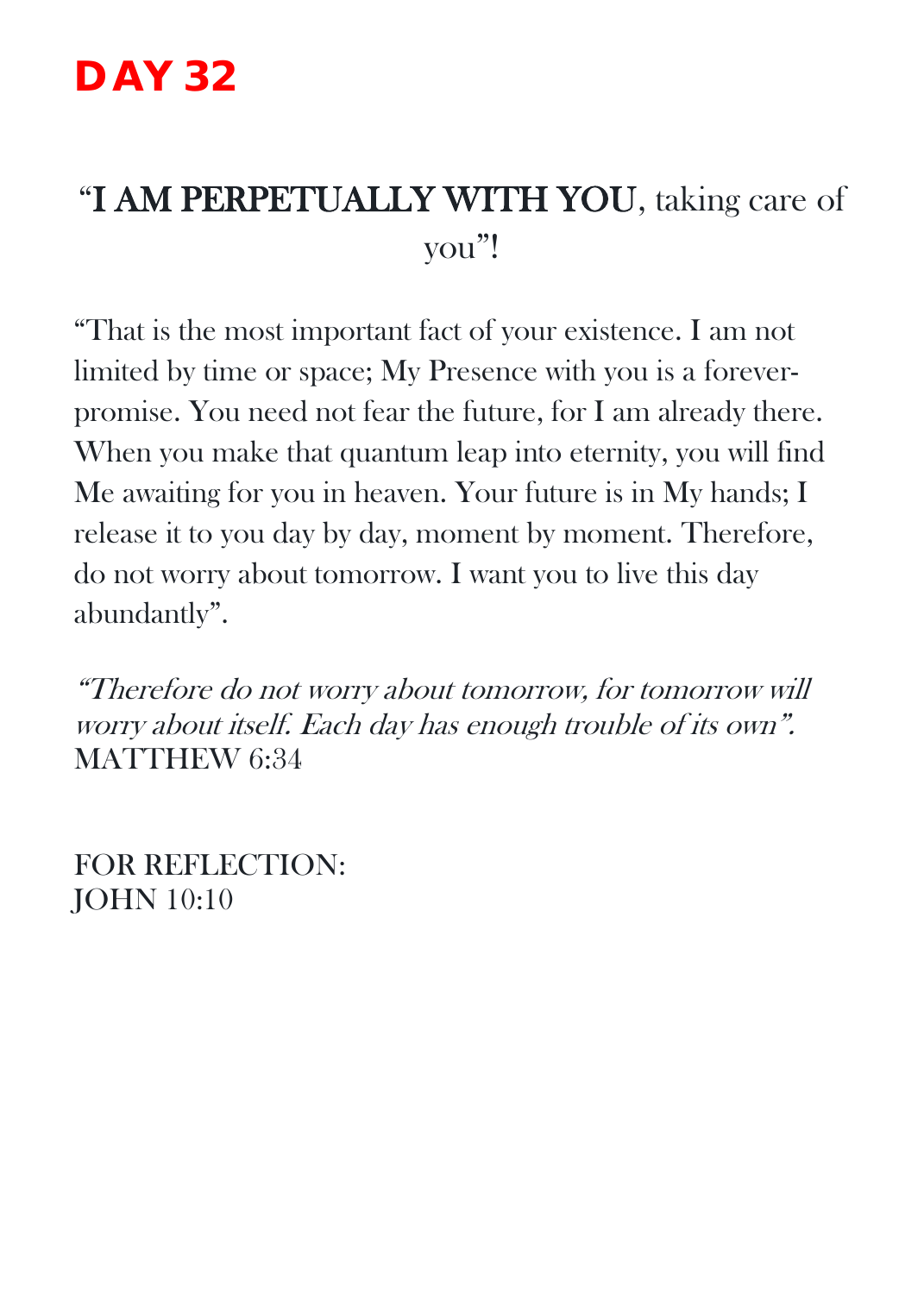#### "I AM ALL AROUND YOU, hovering over you even as you seek My Face"!

"I am nearer than you dare believe, closer than the air you breathe. If My children could only recognize My Presence, they would never feel lonely again. I know every thought before you think it, every word before you speak it. My Presence impinges on your innermost being. Can you see the absurdity of trying to hide anything from Me? You can easily deceive other people, and even yourself; but I read you like an open, large-print book. Be blessed by My intimate nearness. Since I live in you, let Me also live through you, shining My Light into the darkness".

"O LORD, you have searched me and you know me. You know when I sit and when I rise; you perceive my thoughts from afar. You discern my going out and my lying down; you are familiar with all my ways. Before a word is on my tongue you know it completely, O LORD". PSALM 139:1-4

FOR REFLECTION: EPHESIANS 2:13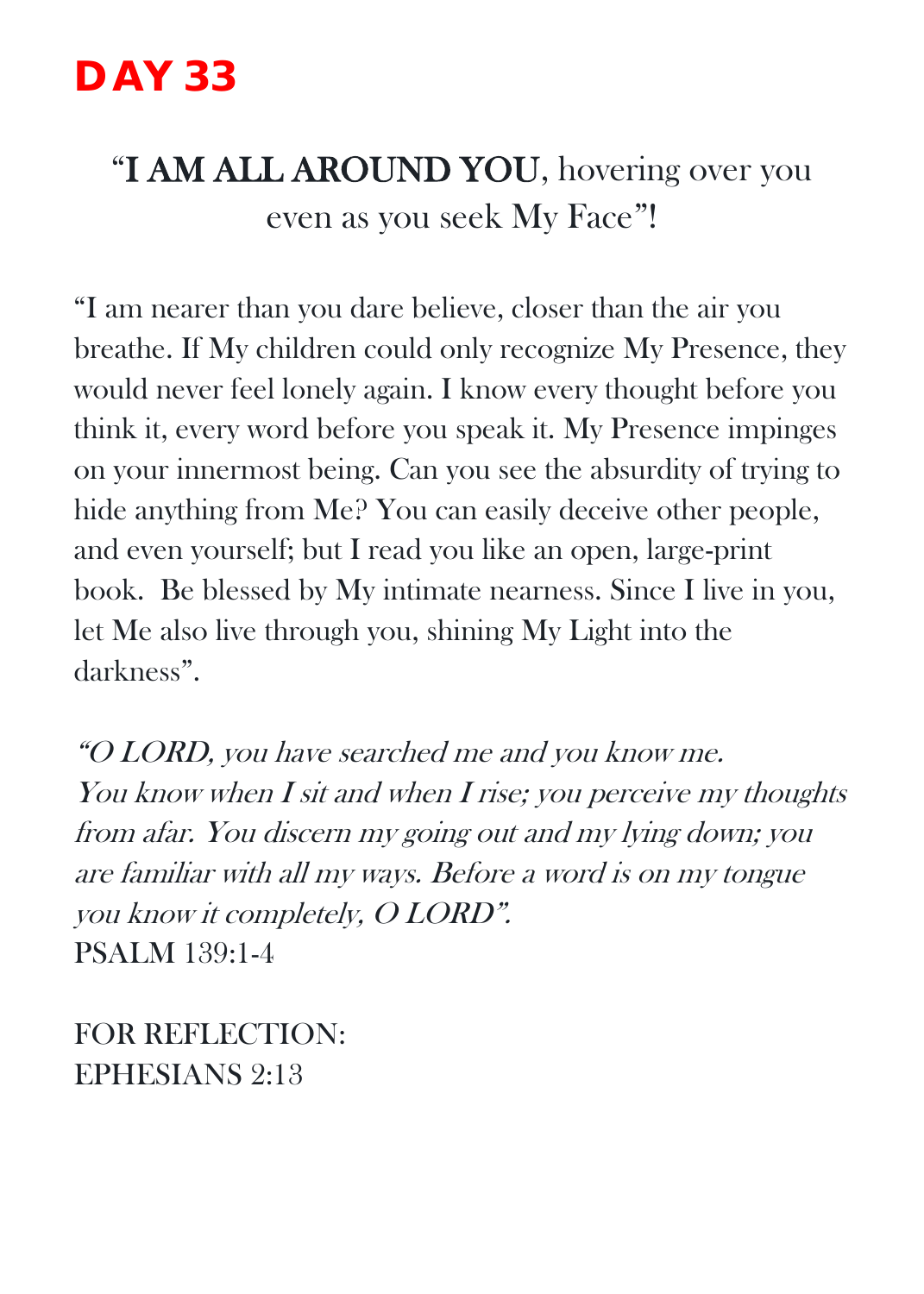## "I AM WITH YOU IN ALL THAT YOU DO, even in the most menial task"!

"I am always aware of you, concerned with every detail of your life. Nothing escapes My notice-not even the number of hairs on your head. However, your awareness of My Presence falters and flickers; as a result, your life experience feels fragmented. When your focus is broad enough to include Me in your thoughts, you feel safe and complete. When your perception narrows so that problems or details fill your consciousness, you feel empty and incomplete. Learn to look steadily at Me in all your moments and all your circumstances".

"Are not two sparrows sold for a penny? Yet not one of them will fall to the ground apart from the will of your Father. And even the very hairs of your head are all numbered. So don't be afraid; you are worth more than many sparrows." MATTHEW10:29-31

FOR REFLECTION: HEBREWS 11:27

All 40 days "Written as if Jesus is speaking to you personally". Dr. Dixon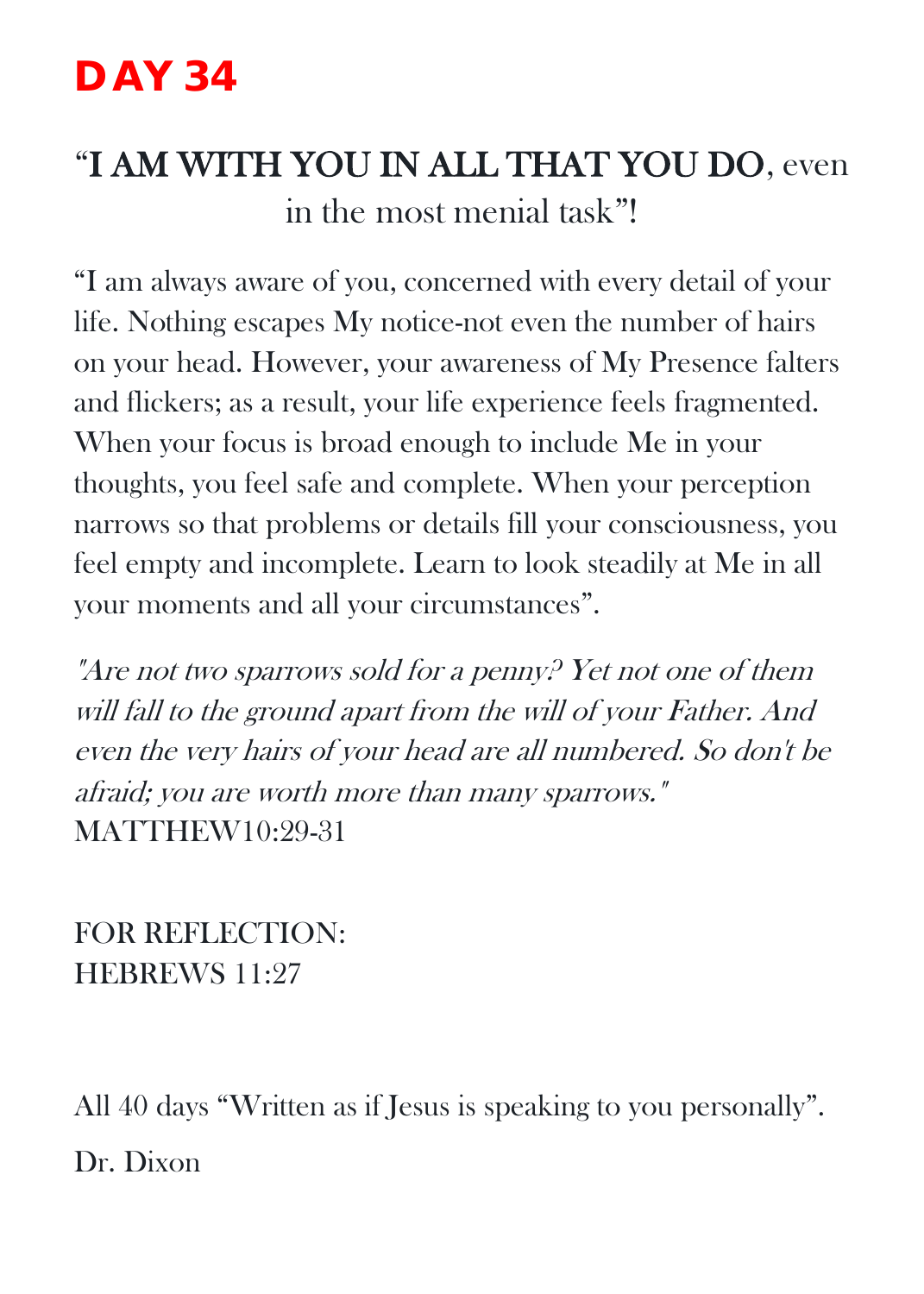#### "FORGET THE FORMER THINGS; DO NOT DWELL ON THE PAST"!

"See, I am doing a new thing! I am a God of surprises- infinitely more creative than you can imagine. The universe displays some of My creativity, but there is more-much more. I am making a new heaven and a new earth. As you journey along your life-path with Me, refuse to let the past define you or your expectations of what lies ahead. You may feel as if the road you are on is tiresome or even a dead end. That is because you're projecting the past into the future. The future is in My hands, and I can do surprising things with it! Your gravest danger is giving up: ceasing to believe I can still do wondrous new things in you and your world. Your assignment is to keep moving forward in trusting dependence on Me. Stop focusing on obstacles you might encounter, and concentrate on staying in touch with Me. As you continue taking steps of trust, expect the path before you to open up in refreshing newness".

"Then I saw a new heaven and a new earth, for the first heaven and the first earth had passed away, and there was no longer any sea". REVELATION 21:1

FOR REFLECTION: ISAIAH 43:18-19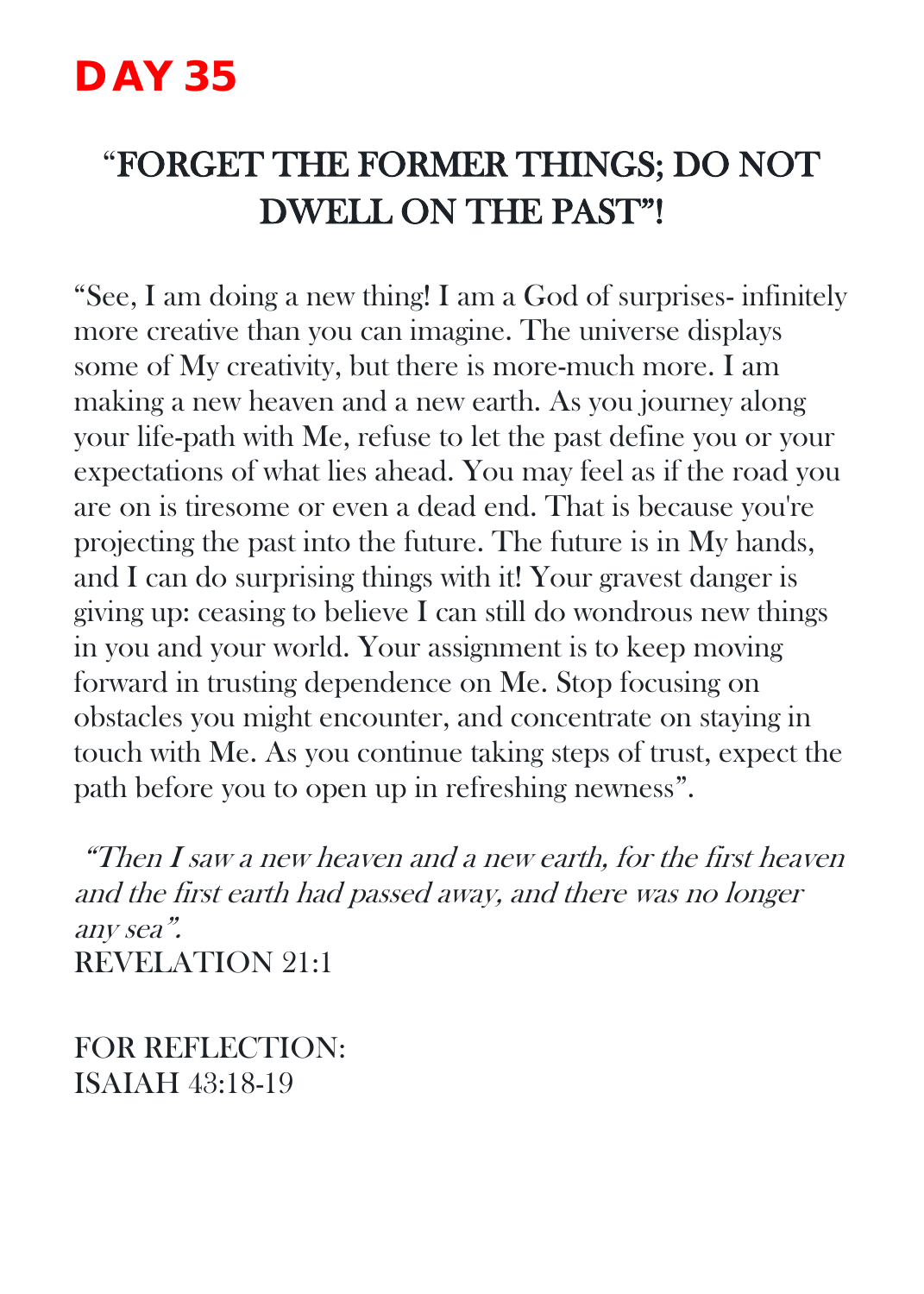#### "I GIVE YOU HOPE-hope that the best part of your life is not behind you"!

"Rather, it stretches out before you gloriously: into an eternity of experiences that will get better and better and better. For now, though, you inhabit a world of death, sorrow, crying, and pain. Let the hope of heaven empower you to live well in this broken world that is passing away. In heaven I will wipe away every tear from your eyes-permanently! The best part of your life lies ahead-stored up for you in heaven, awaiting your arrival. However, your spiritual life can open up ever wider as your soul grows strong in the nourishing Light of My Presence".

"And God will wipe away every tear from their eyes; there shall be no more death, nor sorrow, nor crying. There shall be no more pain, for the former things have passed away". REVELATION 21:4 (NKJV)

FOR REFLECTION: JOEL 1:15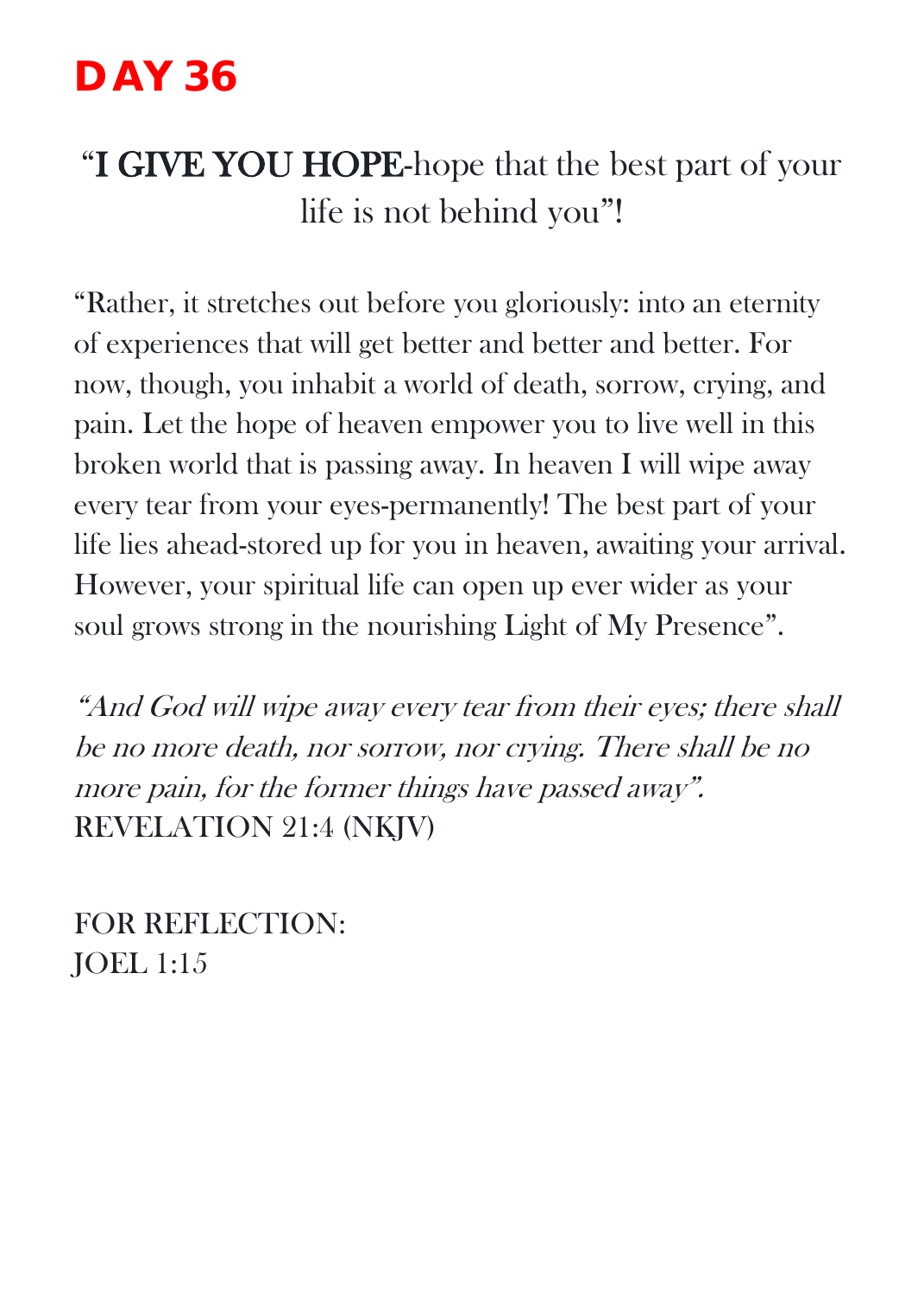#### "I AM YOURS FOR ALL ETERNITY"!

"I am the Alpha and the Omega: the One who is and was and is to come. The world you inhabit is a place of constant changes more than your mind can absorb without going into shock. Even the body you inhabit is changing relentlessly, in spite of modern science's attempts to prolong youth and life indefinitely. I, however, am the same yesterday and today and forever. Because I never change, your relationship with Me provides a rock-solid foundation for your life. I will never leave your side. When you move on from this life to the next, My Presence beside you will shine brighter with each step. You have nothing to fear, because I am with you for all time and throughout eternity".

"I am the Alpha and the Omega, says the Lord God, "who is, and who was, and who is to come, the Almighty". REVELATION 1:8

FOR REFLECTION: PSALM 102:25-27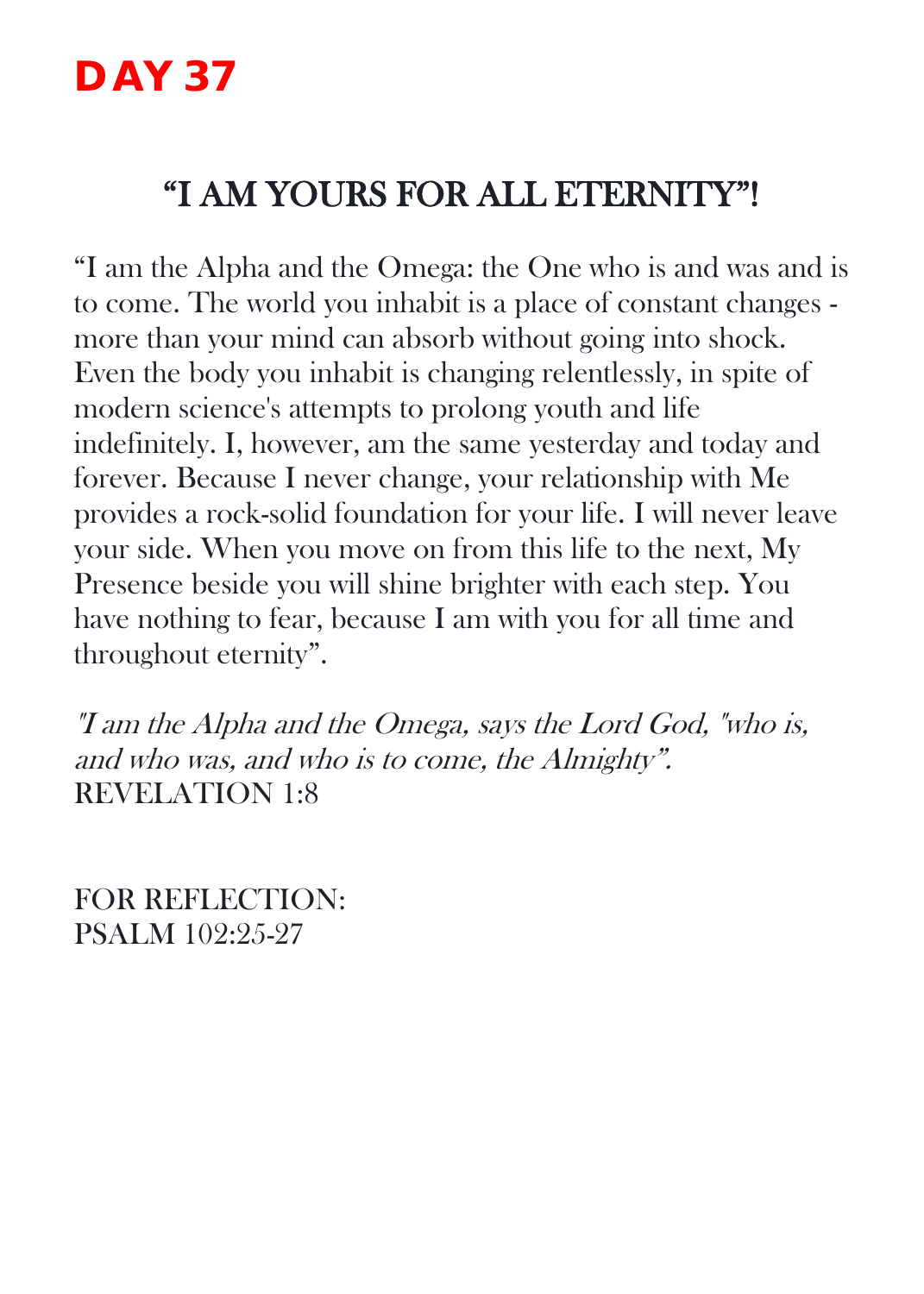## **Day 38**

#### "I AM THE PRINCE OF PEACE"!

"As I said to My disciples, I say also to you: Peace be with you. Since I am your constant Companion, My Peace is steadfastly with you. When you keep your focus on Me, you experience both My Presence and My Peace. Worship Me as King of kings, Lord of lords, and Prince of Peace. You need My Peace each moment to accomplish My purposes in your life. Sometimes you are tempted to take shortcuts, in order to reach your goal as quickly as possible. But if the shortcut requires turning your back on My peaceful Presence, you must choose the longer route. Walk with Me along paths of Peace; enjoy the journey in My Presence".

"On the evening of that first day of the week, when the disciples were together, with the doors locked for fear of the Jews, Jesus came and stood among them and said, "Peace be with you!" After he said this, he showed them his hands and side. The disciples were overjoyed when they saw the Lord. Again Jesus said, "Peace be with you! As the Father has sent me, I am sending you." JOHN 20:19-21

FOR REFLECTION: ISAIAH 9:6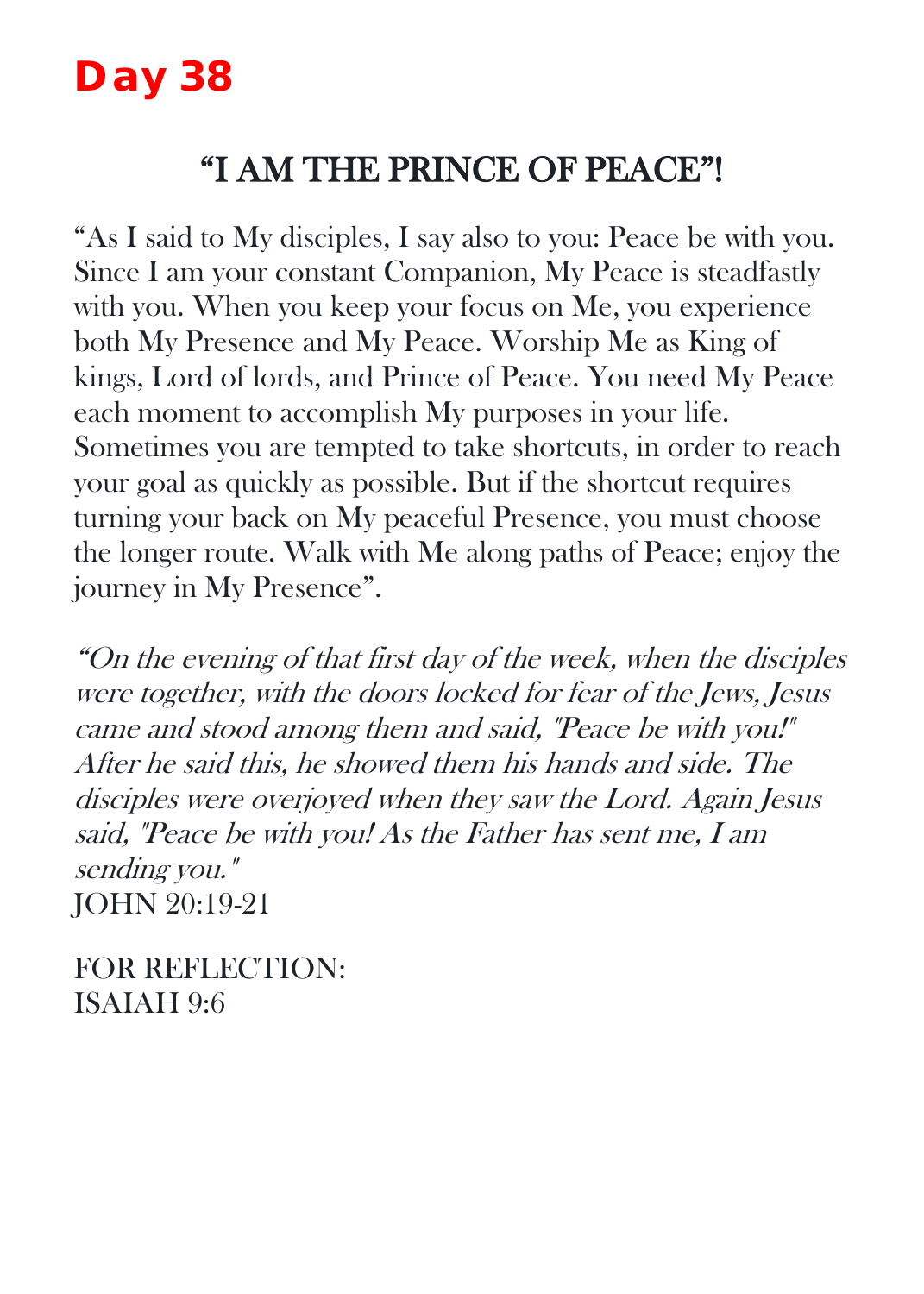#### "I AM KING OF KINGS and Lord of lords, dwelling in dazzlingly bright Light"!

"I am also your Shepherd, Companion, and Friend- the One who never lets go of your hand. Worship Me in My holy Majesty; come close to Me, and rest in My Presence. You need Me both as God and as Man. Only My Incarnation on that first, long-ago Christmas could fulfill your neediness. Since I went to such extreme measures to save you from your sins, you can be assured that I will graciously give you all you need. Nurture well your trust in Me as Savior, Lord, and Friend. I have held back nothing in My provision for you. I have even deigned to live within you! Rejoice in all that I have done for you, and My Light will shine through you into the world".

"Which God will bring about in his own time-God, the blessed and only Ruler, the King of kings and Lord of lords, who alone is immortal and who lives in unapproachable light, whom no one has seen or can see. To Him be honor and might forever. Amen".

1 TIMOTHY 6:15-16

FOR REFLECTION: PSALM 95:6-7

All 40 days "Written as if Jesus is speaking to you personally".

Dr. Dixon